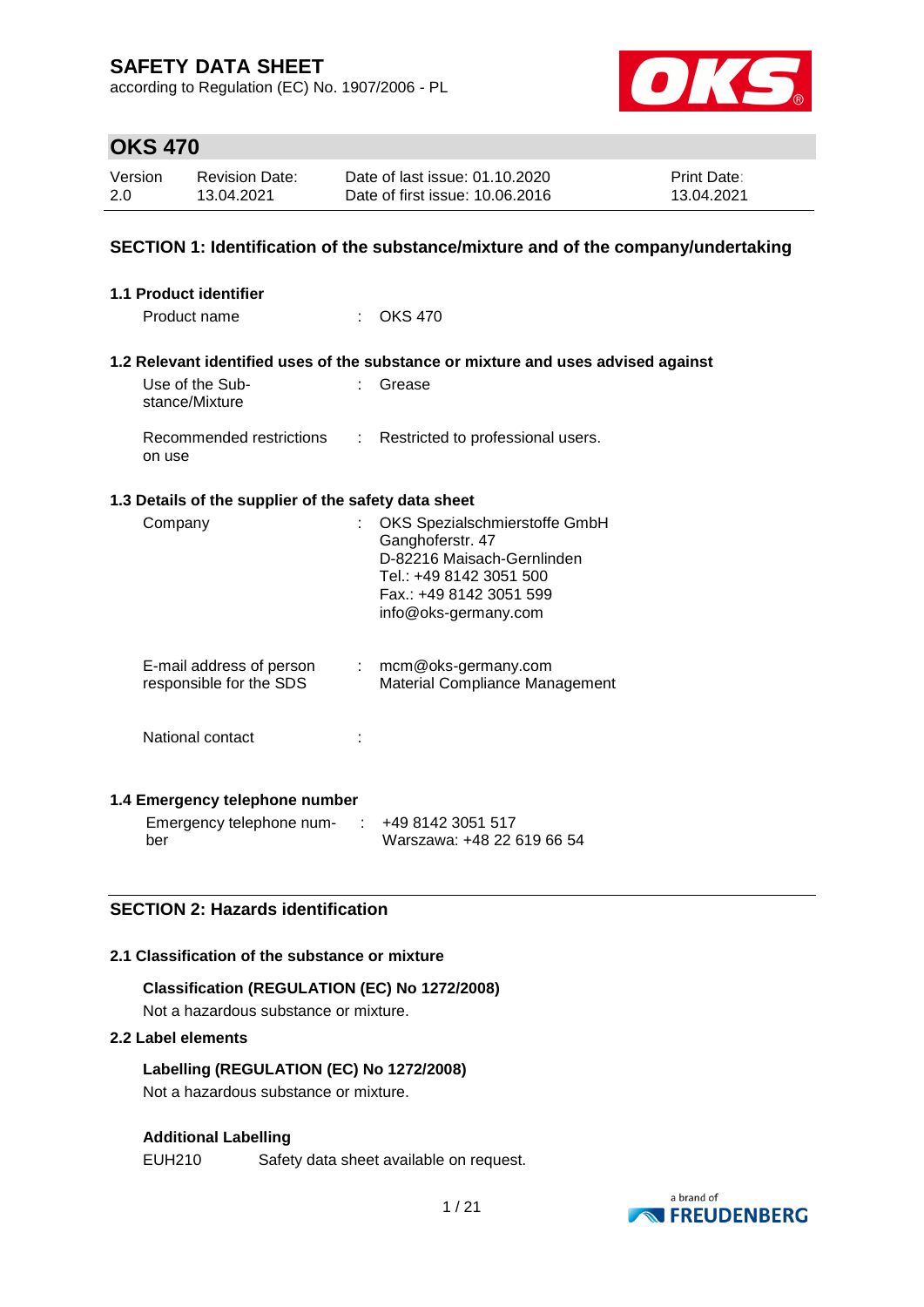according to Regulation (EC) No. 1907/2006 - PL



## **OKS 470**

| Version | <b>Revision Date:</b> | Date of last issue: 01.10.2020                                                  | <b>Print Date:</b> |
|---------|-----------------------|---------------------------------------------------------------------------------|--------------------|
| 2.0     | 13.04.2021            | Date of first issue: 10.06.2016                                                 | 13.04.2021         |
| EUH208  |                       | Contains Benzenesulfonic acid, di-C10-14-alkyl derivs., calcium salts. May pro- |                    |

duce an allergic reaction. EUH212 Warning! Hazardous respirable dust may be formed when used. Do not breathe dust.

### **2.3 Other hazards**

This substance/mixture contains no components considered to be either persistent, bioaccumulative and toxic (PBT), or very persistent and very bioaccumulative (vPvB) at levels of 0.1% or higher.

### **SECTION 3: Composition/information on ingredients**

#### **3.2 Mixtures**

Chemical nature : Mineral oil.

solid lubricant lithium soap

### **Components**

| Chemical name                                                                                                                    | CAS-No.<br>EC-No.<br>Index-No.<br>Registration number                       | Classification        | Concentration<br>limits<br>M-Factor<br><b>Notes</b> | Concentration<br>(% w/w) |
|----------------------------------------------------------------------------------------------------------------------------------|-----------------------------------------------------------------------------|-----------------------|-----------------------------------------------------|--------------------------|
| Benzenesulfonic acid,<br>di-C10-14-alkyl<br>derivs., calcium salts                                                               | 939-603-7<br>01-2119978241-36-<br><b>XXXX</b>                               | Skin Sens.1B;<br>H317 | $> 10 - 100 \%$<br>Skin Sens.1B,<br>H317            | $>= 0,1 - < 1$           |
| Substances with a workplace exposure limit :                                                                                     |                                                                             |                       |                                                     |                          |
| calcium carbonate                                                                                                                | 471-34-1<br>207-439-9<br>01-2119486795-18-<br>0000                          | Not classified        |                                                     | $>= 1 - 10$              |
| titanium dioxide; [in<br>powder form contain-<br>ing 1 % or more of<br>particles with aerody-<br>namic diameter $\leq 10$<br>µm] | 13463-67-7<br>236-675-5<br>022-006-00-2<br>01-2119489379-17-<br><b>XXXX</b> | Not classified        | Note 10                                             | $>= 1 - 10$              |

For explanation of abbreviations see section 16.

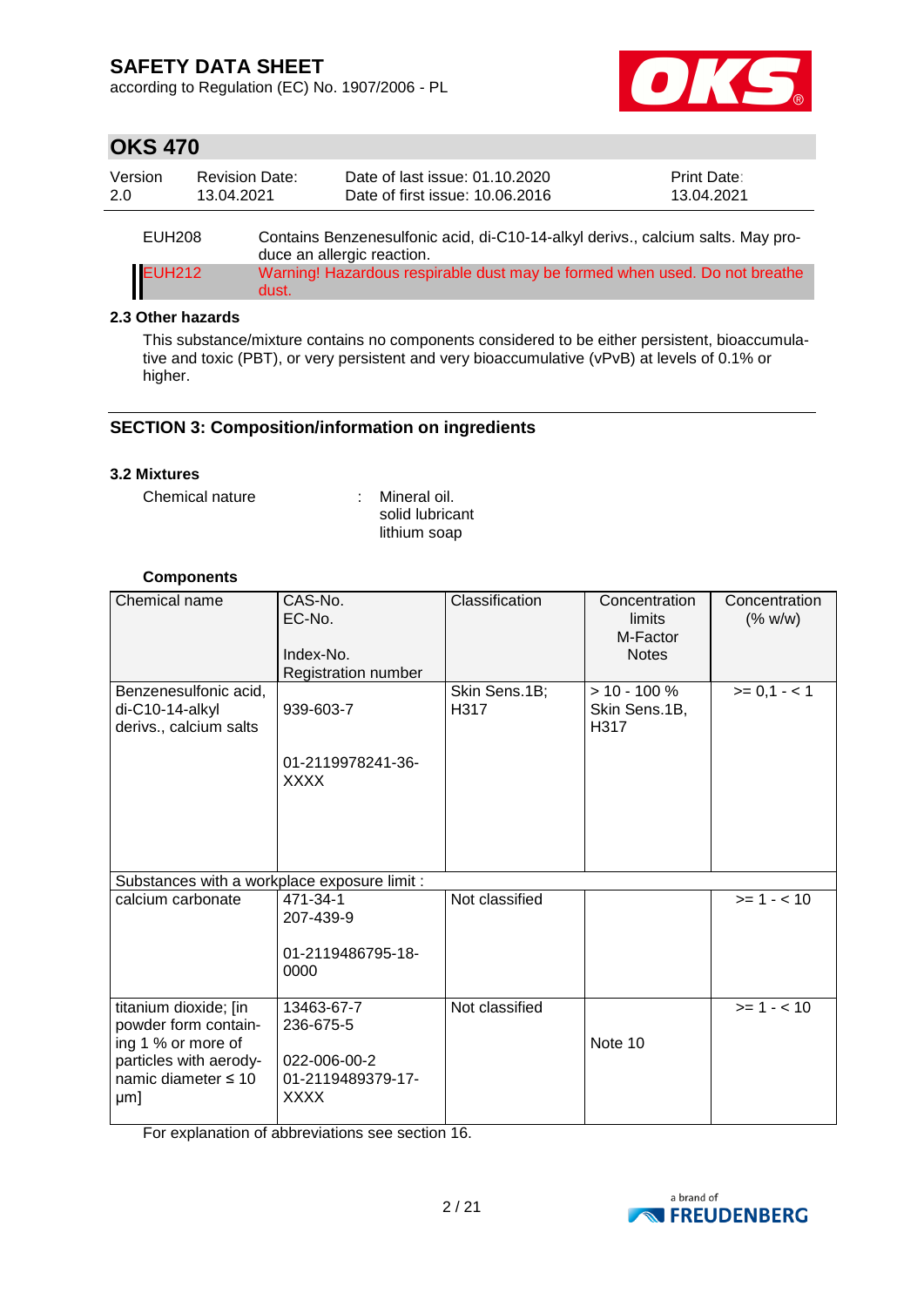according to Regulation (EC) No. 1907/2006 - PL



## **OKS 470**

| Version | <b>Revision Date:</b> | Date of last issue: 01.10.2020  | <b>Print Date:</b> |
|---------|-----------------------|---------------------------------|--------------------|
| 2.0     | 13.04.2021            | Date of first issue: 10.06.2016 | 13.04.2021         |

### **SECTION 4: First aid measures**

| 4.1 Description of first aid measures                           |  |                                                                                                                                                                                                      |  |  |  |  |
|-----------------------------------------------------------------|--|------------------------------------------------------------------------------------------------------------------------------------------------------------------------------------------------------|--|--|--|--|
| If inhaled                                                      |  | Remove person to fresh air. If signs/symptoms continue, get<br>medical attention.<br>Keep patient warm and at rest.<br>If breathing is irregular or stopped, administer artificial respira-<br>tion. |  |  |  |  |
| In case of skin contact                                         |  | : Remove contaminated clothing. If irritation develops, get med-<br>ical attention.<br>Wash off with soap and water.                                                                                 |  |  |  |  |
| In case of eye contact                                          |  | Rinse immediately with plenty of water, also under the eyelids,<br>for at least 10 minutes.<br>If eye irritation persists, consult a specialist.                                                     |  |  |  |  |
| If swallowed                                                    |  | Move the victim to fresh air.<br>Do not induce vomiting without medical advice.                                                                                                                      |  |  |  |  |
| 4.2 Most important symptoms and effects, both acute and delayed |  |                                                                                                                                                                                                      |  |  |  |  |
| Symptoms                                                        |  | No information available.                                                                                                                                                                            |  |  |  |  |
| <b>Risks</b>                                                    |  | None known.                                                                                                                                                                                          |  |  |  |  |

**4.3 Indication of any immediate medical attention and special treatment needed** Treatment : No information available.

### **SECTION 5: Firefighting measures**

#### **5.1 Extinguishing media**

| Suitable extinguishing media      | Use water spray, alcohol-resistant foam, dry chemical or car-<br>bon dioxide. |
|-----------------------------------|-------------------------------------------------------------------------------|
| Unsuitable extinguishing<br>media | : High volume water jet                                                       |

### **5.2 Special hazards arising from the substance or mixture**

| Hazardous combustion prod- | : Carbon oxides |
|----------------------------|-----------------|
| ucts                       | Metal oxides    |

### **5.3 Advice for firefighters**

| Special protective equipment | In the event of fire, wear self-contained breathing apparatus. |
|------------------------------|----------------------------------------------------------------|
| for firefighters             | Use personal protective equipment. Exposure to decomposi-      |
|                              | tion products may be a hazard to health.                       |

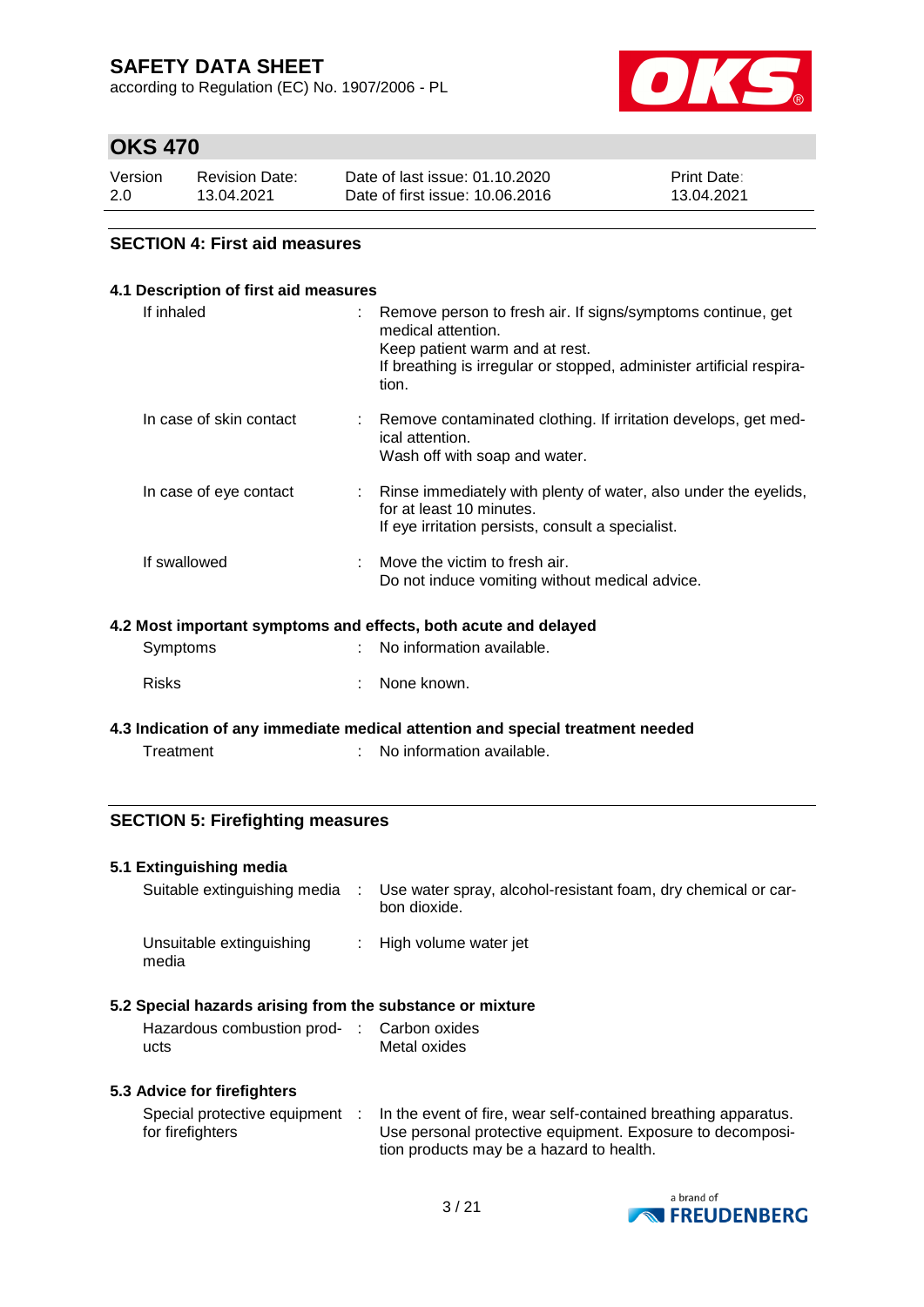according to Regulation (EC) No. 1907/2006 - PL



# **OKS 470**

| Version | <b>Revision Date:</b> | Date of last issue: 01.10.2020           | <b>Print Date:</b> |
|---------|-----------------------|------------------------------------------|--------------------|
| 2.0     | 13.04.2021            | Date of first issue: 10.06.2016          | 13.04.2021         |
|         | Further information   | : Standard procedure for chemical fires. |                    |

### **SECTION 6: Accidental release measures**

|                                      | 6.1 Personal precautions, protective equipment and emergency procedures                                                                                                                                                                                                         |
|--------------------------------------|---------------------------------------------------------------------------------------------------------------------------------------------------------------------------------------------------------------------------------------------------------------------------------|
| Personal precautions                 | : Evacuate personnel to safe areas.<br>Use the indicated respiratory protection if the occupational<br>exposure limit is exceeded and/or in case of product release<br>(dust).<br>Do not breathe vapours, aerosols.<br>Refer to protective measures listed in sections 7 and 8. |
| <b>6.2 Environmental precautions</b> |                                                                                                                                                                                                                                                                                 |
| Environmental precautions            | $\therefore$ Try to prevent the material from entering drains or water<br>courses.<br>Local authorities should be advised if significant spillages<br>cannot be contained.                                                                                                      |

#### **6.3 Methods and material for containment and cleaning up**

| Methods for cleaning up | Clean up promptly by sweeping or vacuum.          |
|-------------------------|---------------------------------------------------|
|                         | Keep in suitable, closed containers for disposal. |

### **6.4 Reference to other sections**

For personal protection see section 8.

### **SECTION 7: Handling and storage**

#### **7.1 Precautions for safe handling**

| Advice on safe handling | For personal protection see section 8.<br>Smoking, eating and drinking should be prohibited in the ap-<br>plication area.<br>Wash hands and face before breaks and immediately after<br>handling the product. |
|-------------------------|---------------------------------------------------------------------------------------------------------------------------------------------------------------------------------------------------------------|
| Hygiene measures        | Wash face, hands and any exposed skin thoroughly after<br>handling.                                                                                                                                           |

### **7.2 Conditions for safe storage, including any incompatibilities**

| Requirements for storage<br>areas and containers | : Store in original container. Keep container closed when not in<br>use. Keep in a dry, cool and well-ventilated place. Containers<br>which are opened must be carefully resealed and kept upright<br>to prevent leakage. Store in accordance with the particular<br>national regulations. Keep in properly labelled containers. |
|--------------------------------------------------|----------------------------------------------------------------------------------------------------------------------------------------------------------------------------------------------------------------------------------------------------------------------------------------------------------------------------------|
|                                                  |                                                                                                                                                                                                                                                                                                                                  |

#### **7.3 Specific end use(s)**

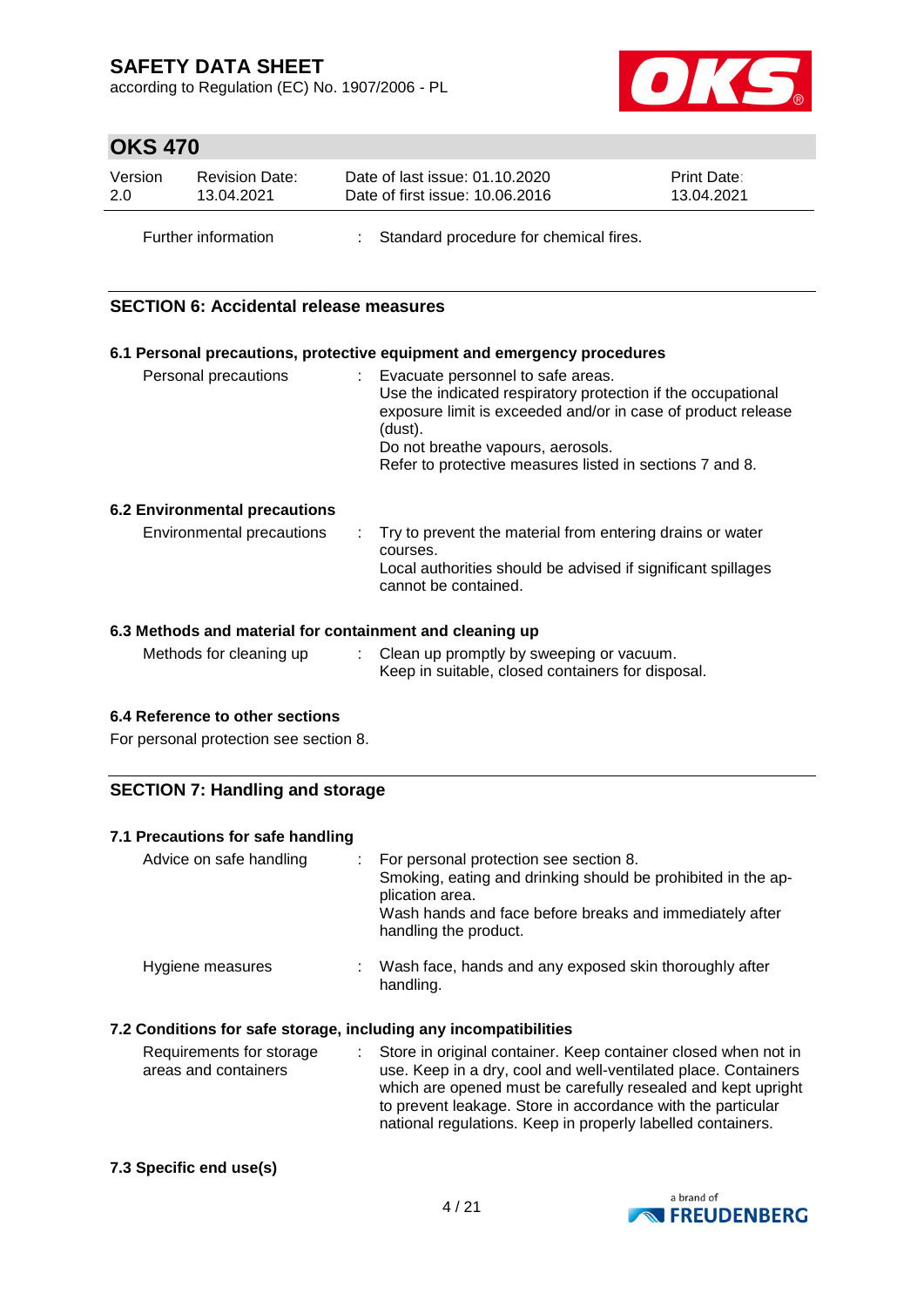according to Regulation (EC) No. 1907/2006 - PL



# **OKS 470**

| Version         | <b>Revision Date:</b> | Date of last issue: 01.10.2020                      | <b>Print Date:</b> |
|-----------------|-----------------------|-----------------------------------------------------|--------------------|
| 2.0             | 13.04.2021            | Date of first issue: 10.06.2016                     | 13.04.2021         |
| Specific use(s) |                       | : Specific instructions for handling, not required. |                    |

### **SECTION 8: Exposure controls/personal protection**

### **8.1 Control parameters**

### **Occupational Exposure Limits**

| Components             | CAS-No.    | Value type (Form | Control parameters | <b>Basis</b>   |
|------------------------|------------|------------------|--------------------|----------------|
|                        |            | of exposure)     |                    |                |
| calcium carbonate      | 471-34-1   | NDS (inhalable   | 10 $mg/m3$         | PL OEL         |
|                        |            | fraction)        |                    | $(2018-07-07)$ |
| titanium dioxide; [in  | 13463-67-7 | NDS (inhalable   | $10$ mg/m $3$      | PL OEL         |
| powder form con-       |            | fraction)        |                    | $(2018-07-07)$ |
| taining 1 % or         |            |                  |                    |                |
| more of particles      |            |                  |                    |                |
| with aerodynamic       |            |                  |                    |                |
| diameter $\leq 10$ µm] |            |                  |                    |                |

### **Derived No Effect Level (DNEL) according to Regulation (EC) No. 1907/2006:**

| Substance name                                                                                                                   | End Use | <b>Exposure routes</b> | Potential health ef-<br>fects | Value              |
|----------------------------------------------------------------------------------------------------------------------------------|---------|------------------------|-------------------------------|--------------------|
| Distillates (petrole-<br>um), hydrotreated<br>heavy paraffinic;<br>Baseoil - unspecified                                         | Workers | Inhalation             | Long-term local ef-<br>fects  | $5,6$ mg/m $3$     |
| titanium dioxide; [in<br>powder form contain-<br>ing 1 % or more of<br>particles with aerody-<br>namic diameter $\leq 10$<br>µm] | Workers | Inhalation             | Long-term local ef-<br>fects  | $10$ mg/m $3$      |
| Benzenesulfonic acid,<br>di-C10-14-alkyl<br>derivs., calcium salts                                                               | Workers | Inhalation             | Long-term systemic<br>effects | 35,26 mg/m3        |
|                                                                                                                                  | Workers | Dermal                 | Long-term systemic<br>effects | $25 \text{ mg/kg}$ |

#### **Predicted No Effect Concentration (PNEC) according to Regulation (EC) No. 1907/2006:**

| Substance name                                                                                                            | <b>Environmental Compartment</b> | Value                |
|---------------------------------------------------------------------------------------------------------------------------|----------------------------------|----------------------|
| Distillates (petroleum), hy-                                                                                              | Oral                             | $9,33 \text{ mg/kg}$ |
| drotreated heavy paraffinic;                                                                                              |                                  |                      |
| Baseoil - unspecified                                                                                                     |                                  |                      |
| titanium dioxide; [in powder form<br>containing 1 % or more of parti-<br>cles with aerodynamic diameter ≤<br>$10 \mu m$ ] | Fresh water                      | $0,184$ mg/l         |
|                                                                                                                           | Intermittent use/release         | $0,193$ mg/l         |
|                                                                                                                           | Marine water                     | $0,0184$ mg/l        |
|                                                                                                                           | Sewage treatment plant           | $100$ mg/l           |
|                                                                                                                           | Marine sediment                  | $100$ mg/l           |

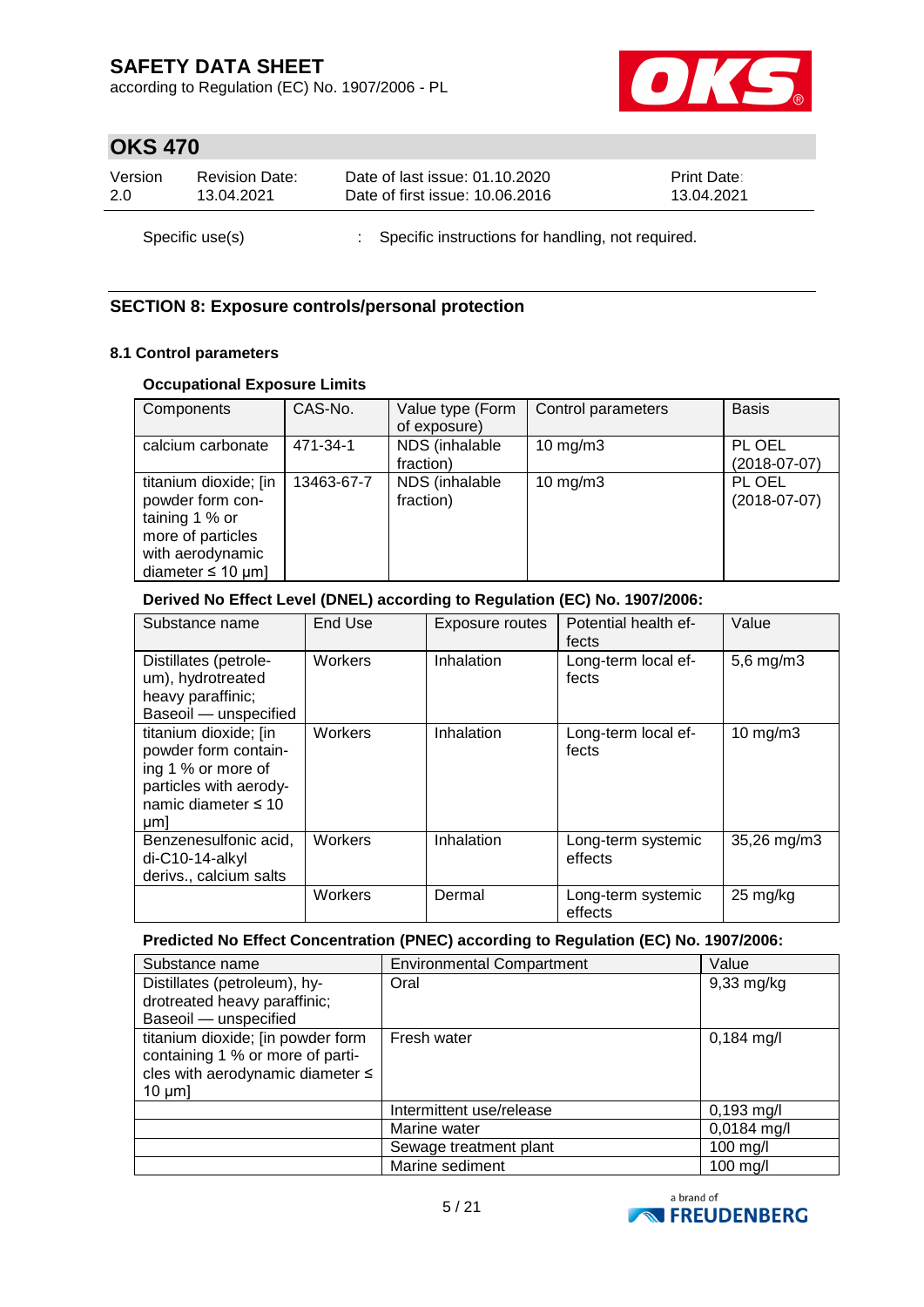according to Regulation (EC) No. 1907/2006 - PL



# **OKS 470**

| Version | Revision Date: | Date of last issue: 01.10.2020  | <b>Print Date:</b> |
|---------|----------------|---------------------------------|--------------------|
| -2.0    | 13.04.2021     | Date of first issue: 10.06.2016 | 13.04.2021         |

|                                                                  | Fresh water sediment                                      | 1000 mg/l          |
|------------------------------------------------------------------|-----------------------------------------------------------|--------------------|
|                                                                  | Soil                                                      | 100 mg/l           |
| Benzenesulfonic acid, di-C10-14-<br>alkyl derivs., calcium salts | Fresh water                                               | $0,1$ mg/l         |
|                                                                  | Marine water                                              | $0,1 \text{ mg/l}$ |
|                                                                  | Fresh water sediment                                      | 45211 mg/kg        |
|                                                                  | Marine sediment                                           | 45211 mg/kg        |
|                                                                  | Microbiological Activity in Sewage Treat-<br>ment Systems | 1000 mg/l          |
|                                                                  | Soil                                                      | 36739 mg/kg        |

#### **8.2 Exposure controls**

| <b>Engineering measures</b><br>none                                   |   |                                                                                                                                                                                                                                                                                                                                             |
|-----------------------------------------------------------------------|---|---------------------------------------------------------------------------------------------------------------------------------------------------------------------------------------------------------------------------------------------------------------------------------------------------------------------------------------------|
| Personal protective equipment                                         |   |                                                                                                                                                                                                                                                                                                                                             |
| Eye protection                                                        | ÷ | Safety glasses with side-shields                                                                                                                                                                                                                                                                                                            |
| Hand protection<br>Material<br>Break through time<br>Protective index |   | Nitrile rubber<br>$>10$ min<br>Class 1                                                                                                                                                                                                                                                                                                      |
| Remarks                                                               |   | Wear protective gloves. The break through time depends<br>amongst other things on the material, the thickness and the<br>type of glove and therefore has to be measured for each<br>case.<br>The selected protective gloves have to satisfy the specifica-<br>tions of Regulation (EU) 2016/425 and the standard EN 374<br>derived from it. |
| Respiratory protection                                                |   | Not required; except in case of aerosol formation.                                                                                                                                                                                                                                                                                          |
| Filter type                                                           |   | Filter type P                                                                                                                                                                                                                                                                                                                               |
| Protective measures                                                   |   | The type of protective equipment must be selected according<br>to the concentration and amount of the dangerous substance<br>at the specific workplace.<br>Choose body protection in relation to its type, to the concen-<br>tration and amount of dangerous substances, and to the spe-<br>cific work-place.                               |

### **SECTION 9: Physical and chemical properties**

#### **9.1 Information on basic physical and chemical properties**

| Appearance | : paste |
|------------|---------|
|            |         |

Colour : white :

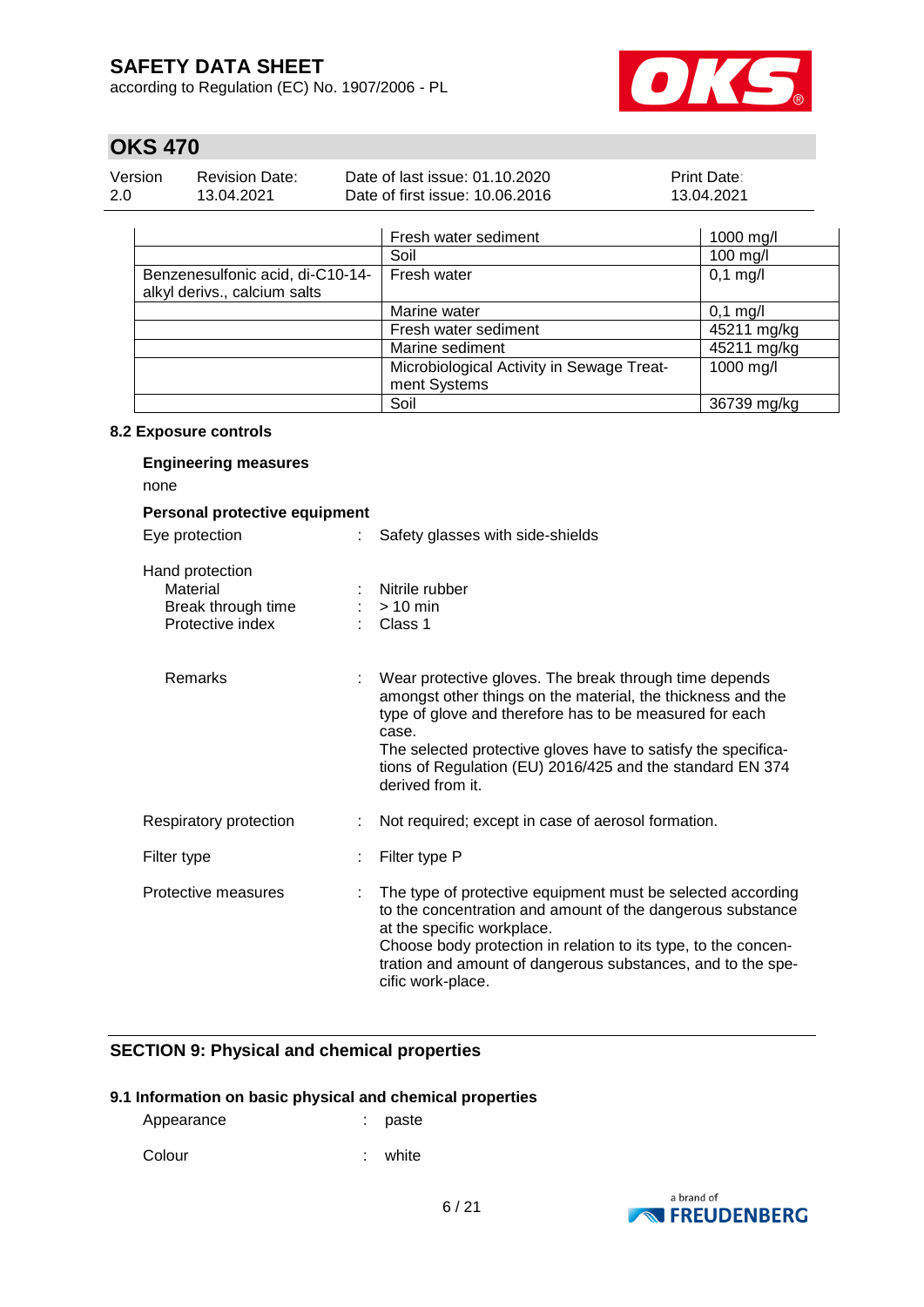according to Regulation (EC) No. 1907/2006 - PL



# **OKS 470**

| Version<br>2.0 |                     | <b>Revision Date:</b><br>13.04.2021                 |                      | Date of last issue: 01.10.2020<br>Date of first issue: 10.06.2016    | Print Date:<br>13.04.2021 |
|----------------|---------------------|-----------------------------------------------------|----------------------|----------------------------------------------------------------------|---------------------------|
|                |                     |                                                     |                      |                                                                      |                           |
|                | Odour               |                                                     |                      | characteristic                                                       |                           |
|                |                     | <b>Odour Threshold</b>                              |                      | No data available                                                    |                           |
|                |                     |                                                     |                      |                                                                      |                           |
|                | pH                  |                                                     |                      | Not applicable                                                       |                           |
|                |                     | Melting point/range                                 |                      | No data available                                                    |                           |
|                |                     | Boiling point/boiling range                         |                      | No data available                                                    |                           |
|                | Flash point         |                                                     |                      | Not applicable                                                       |                           |
|                |                     | Evaporation rate                                    |                      | No data available                                                    |                           |
|                |                     | Flammability (solid, gas)                           |                      | <b>Combustible Solids</b>                                            |                           |
|                |                     | Upper explosion limit / Upper<br>flammability limit | ÷                    | No data available                                                    |                           |
|                |                     | Lower explosion limit / Lower<br>flammability limit | $\ddot{\phantom{a}}$ | No data available                                                    |                           |
|                |                     | Vapour pressure                                     |                      | < 0,001 hPa (20 °C)                                                  |                           |
|                |                     | Relative vapour density                             |                      | No data available                                                    |                           |
|                |                     | Relative density                                    |                      | 0,92(20 °C)<br>Reference substance: Water<br>The value is calculated |                           |
|                | Density             |                                                     | ÷                    | $0,92$ g/cm3<br>(20 °C)                                              |                           |
|                | <b>Bulk density</b> |                                                     |                      | No data available                                                    |                           |
|                | Solubility(ies)     | Water solubility                                    |                      | insoluble                                                            |                           |
|                |                     | Solubility in other solvents                        |                      | No data available                                                    |                           |
|                | octanol/water       | Partition coefficient: n-                           |                      | No data available                                                    |                           |
|                |                     | Auto-ignition temperature                           | ÷                    | No data available                                                    |                           |
|                |                     | Decomposition temperature                           |                      | No data available                                                    |                           |
|                | Viscosity           | Viscosity, dynamic                                  |                      | No data available                                                    |                           |

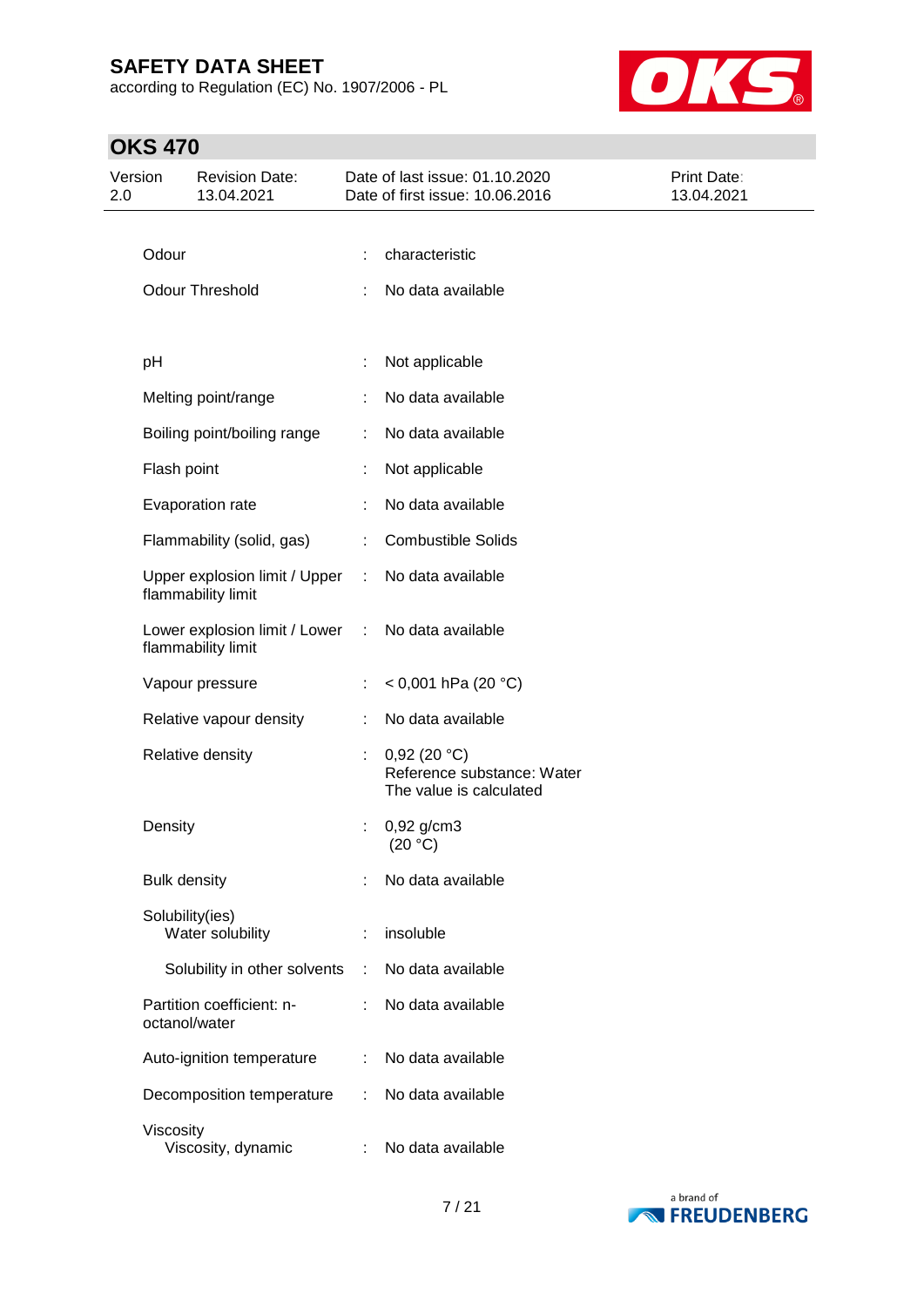according to Regulation (EC) No. 1907/2006 - PL



## **OKS 470**

| Version<br>2.0 | <b>Revision Date:</b><br>13.04.2021        |        | Date of last issue: 01.10.2020<br>Date of first issue: 10.06.2016 | Print Date:<br>13.04.2021 |
|----------------|--------------------------------------------|--------|-------------------------------------------------------------------|---------------------------|
|                | Viscosity, kinematic                       | ÷.     | No data available                                                 |                           |
|                | <b>Explosive properties</b>                | ÷      | Not explosive                                                     |                           |
|                | Oxidizing properties                       | ÷      | No data available                                                 |                           |
| Self-ignition  | 9.2 Other information<br>Sublimation point | ÷<br>÷ | No data available<br>No data available                            |                           |

## **SECTION 10: Stability and reactivity**

#### **10.1 Reactivity**

No hazards to be specially mentioned.

#### **10.2 Chemical stability**

Stable under normal conditions.

### **10.3 Possibility of hazardous reactions**

| No dangerous reaction known under conditions of normal use.<br>Hazardous reactions |
|------------------------------------------------------------------------------------|
|------------------------------------------------------------------------------------|

### **10.4 Conditions to avoid**

Conditions to avoid : No conditions to be specially mentioned.

#### **10.5 Incompatible materials**

Materials to avoid : No materials to be especially mentioned.

#### **10.6 Hazardous decomposition products**

No decomposition if stored and applied as directed.

## **SECTION 11: Toxicological information**

### **11.1 Information on toxicological effects**

#### **Acute toxicity**

| <b>Product:</b>           |                                               |
|---------------------------|-----------------------------------------------|
| Acute oral toxicity       | Remarks: This information is not available.   |
| Acute inhalation toxicity | : Remarks: This information is not available. |
| Acute dermal toxicity     | : Remarks: This information is not available. |

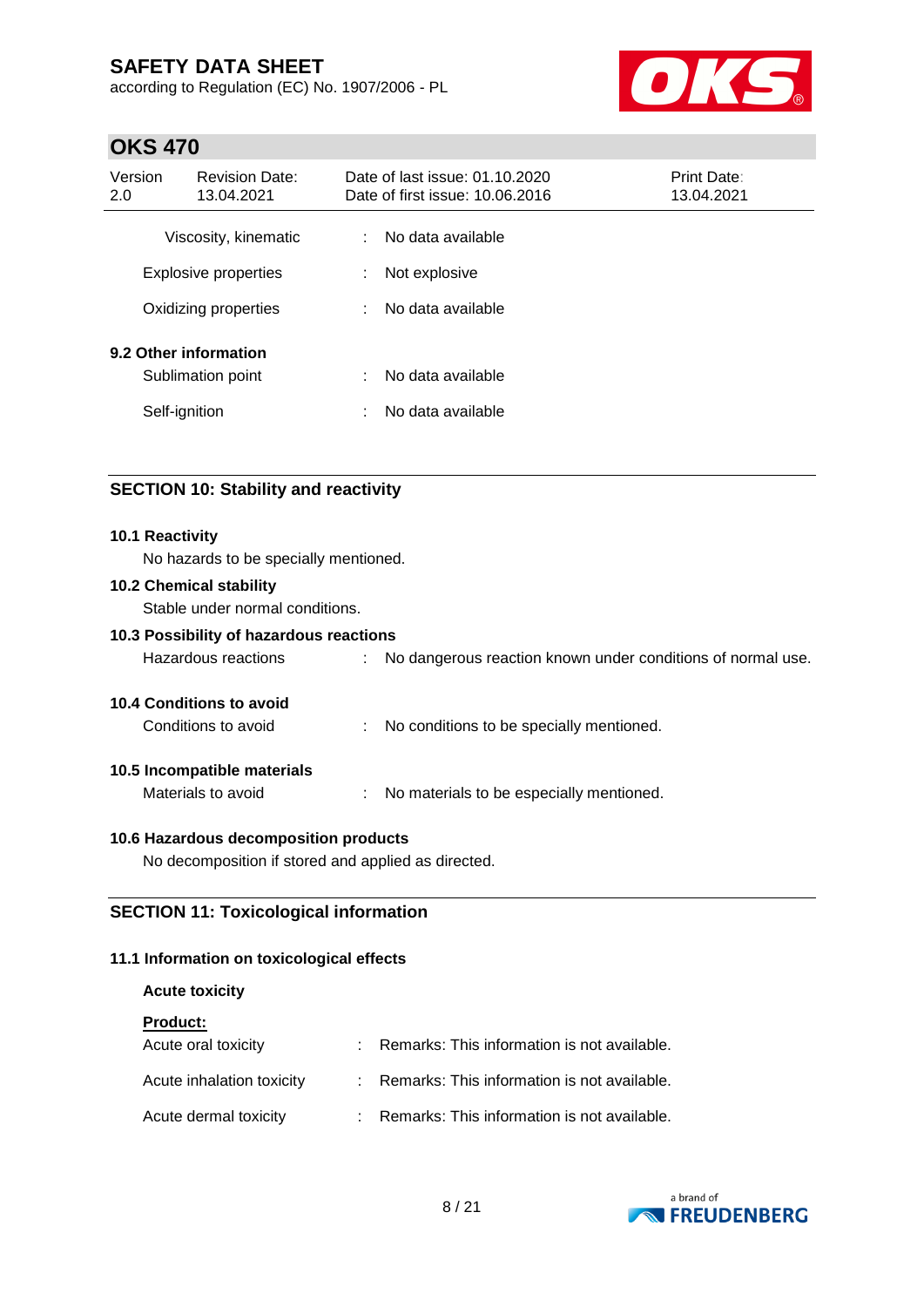according to Regulation (EC) No. 1907/2006 - PL



# **OKS 470**

| Version<br>2.0 |          | <b>Revision Date:</b><br>13.04.2021 |   | Date of last issue: 01.10.2020<br>Date of first issue: 10.06.2016                                                                                                                                       | Print Date:<br>13.04.2021 |
|----------------|----------|-------------------------------------|---|---------------------------------------------------------------------------------------------------------------------------------------------------------------------------------------------------------|---------------------------|
|                |          | Components:                         |   |                                                                                                                                                                                                         |                           |
|                |          |                                     |   | Benzenesulfonic acid, di-C10-14-alkyl derivs., calcium salts:                                                                                                                                           |                           |
|                |          | Acute oral toxicity                 |   | LD50 (Rat): $> 5.000$ mg/kg                                                                                                                                                                             |                           |
|                |          | Acute inhalation toxicity           |   | : $LC50$ (Rat): $> 1.9$ mg/l<br>Exposure time: 4 h<br>Test atmosphere: dust/mist<br>Assessment: The substance or mixture has no acute inhala-<br>tion toxicity                                          |                           |
|                |          | Acute dermal toxicity               |   | : LD50 (Rat): $> 2.000$ mg/kg<br>Assessment: The substance or mixture has no acute dermal<br>toxicity                                                                                                   |                           |
|                |          | calcium carbonate:                  |   |                                                                                                                                                                                                         |                           |
|                |          | Acute oral toxicity                 |   | : LD50 (Rat): $> 2.000$ mg/kg<br>Method: OECD Test Guideline 420<br>GLP: yes<br>Assessment: The substance or mixture has no acute oral tox-<br>icity                                                    |                           |
|                |          | Acute inhalation toxicity           |   | LC50 (Rat): $>$ 3 mg/l<br>Exposure time: 4 h<br>Test atmosphere: dust/mist<br>Method: OECD Test Guideline 403<br>GLP: yes<br>Assessment: The substance or mixture has no acute inhala-<br>tion toxicity |                           |
|                |          | Acute dermal toxicity               |   | : LD50 (Rat): $> 2.000$ mg/kg<br>Assessment: The substance or mixture has no acute dermal<br>toxicity                                                                                                   |                           |
|                |          | diameter $\leq 10$ µm]:             |   | titanium dioxide; [in powder form containing 1 % or more of particles with aerodynamic                                                                                                                  |                           |
|                |          | Acute oral toxicity                 |   | LD50 (Rat): $>$ 5.000 mg/kg<br>Method: OECD Test Guideline 401<br>GLP: yes                                                                                                                              |                           |
|                |          | Acute inhalation toxicity           |   | : $(Rat)$ : $> 5,09$ mg/l<br>Method: OECD Test Guideline 403<br>GLP: no                                                                                                                                 |                           |
|                |          | <b>Skin corrosion/irritation</b>    |   |                                                                                                                                                                                                         |                           |
|                | Product: |                                     |   |                                                                                                                                                                                                         |                           |
|                | Remarks  |                                     | ÷ | This information is not available.                                                                                                                                                                      |                           |

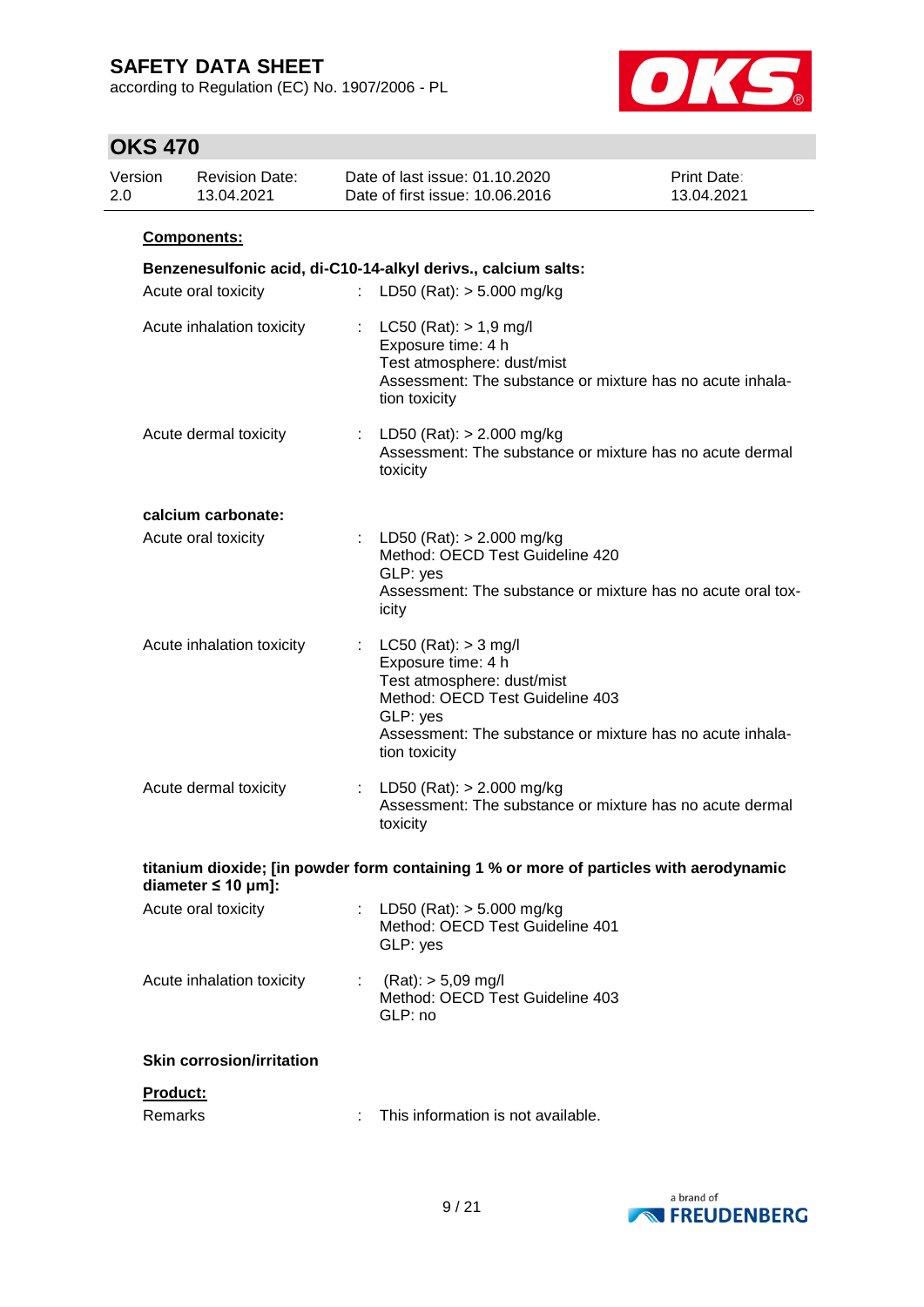according to Regulation (EC) No. 1907/2006 - PL



## **OKS 470**

| Version | Revision Date: | Date of last issue: 01.10.2020  | <b>Print Date:</b> |
|---------|----------------|---------------------------------|--------------------|
| 2.0     | 13.04.2021     | Date of first issue: 10.06.2016 | 13.04.2021         |

#### **Components:**

#### **Benzenesulfonic acid, di-C10-14-alkyl derivs., calcium salts:**

| Assessment | $\therefore$ No skin irritation. |
|------------|----------------------------------|
| Method     | : OECD Test Guideline 404        |
| Result     | : No skin irritation             |

#### **calcium carbonate:**

| <b>Species</b> | : Rabbit                        |
|----------------|---------------------------------|
| Assessment     | $\therefore$ No skin irritation |
| Method         | : OECD Test Guideline 404       |
| Result         | : No skin irritation            |
| GLP            | : yes                           |

#### **titanium dioxide; [in powder form containing 1 % or more of particles with aerodynamic diameter ≤ 10 μm]:**

| : Rabbit                  |
|---------------------------|
| : No skin irritation      |
| : OECD Test Guideline 404 |
| : No skin irritation      |
| no                        |
|                           |

#### **Serious eye damage/eye irritation**

#### **Product:**

Remarks : This information is not available.

#### **Components:**

#### **Benzenesulfonic acid, di-C10-14-alkyl derivs., calcium salts:**

| Assessment | : No eye irritation       |
|------------|---------------------------|
| Method     | : OECD Test Guideline 405 |
| Result     | : No skin irritation      |

#### **calcium carbonate:**

| <b>Species</b> | : Rabbit                  |
|----------------|---------------------------|
| Assessment     | : No eye irritation       |
| Method         | : OECD Test Guideline 405 |
| Result         | : No eye irritation       |
| <b>GLP</b>     | : yes                     |

#### **titanium dioxide; [in powder form containing 1 % or more of particles with aerodynamic diameter ≤ 10 μm]:**

| <b>Species</b> | : Rabbit                  |
|----------------|---------------------------|
| Assessment     | : No eve irritation       |
| Method         | : OECD Test Guideline 405 |
| Result         | : No eye irritation       |

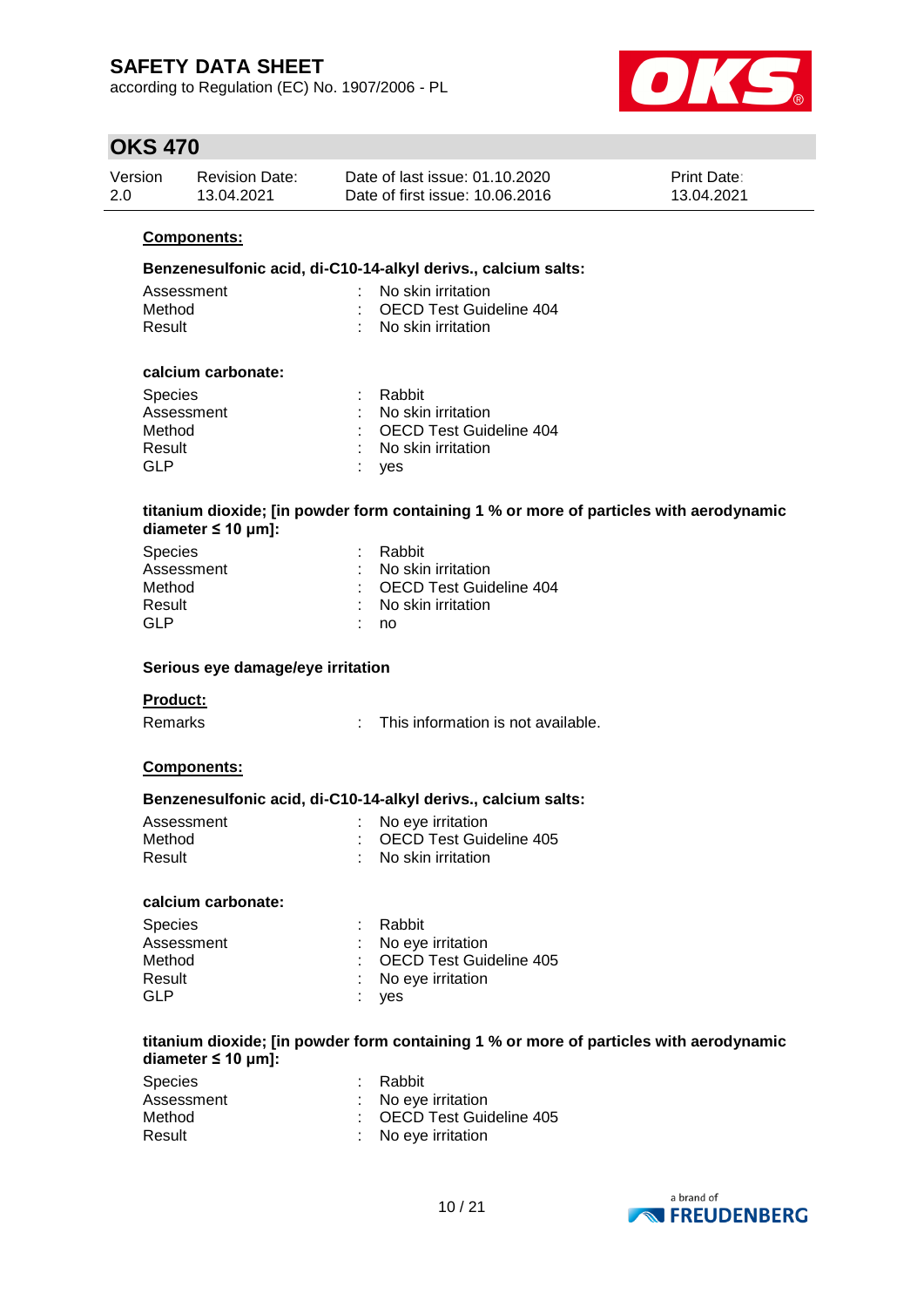according to Regulation (EC) No. 1907/2006 - PL



## **OKS 470**

| Version<br>2.0 |                                                                                                                                              | <b>Revision Date:</b><br>13.04.2021 | Date of last issue: 01.10.2020<br>Date of first issue: 10.06.2016                      | Print Date:<br>13.04.2021 |
|----------------|----------------------------------------------------------------------------------------------------------------------------------------------|-------------------------------------|----------------------------------------------------------------------------------------|---------------------------|
|                |                                                                                                                                              | Respiratory or skin sensitisation   |                                                                                        |                           |
|                | <b>Product:</b>                                                                                                                              |                                     |                                                                                        |                           |
|                |                                                                                                                                              |                                     | This information is not available.                                                     |                           |
|                | Remarks<br><b>Components:</b><br>Benzenesulfonic acid, di-C10-14-alkyl derivs., calcium salts:<br>Assessment<br>Result<br>calcium carbonate: |                                     |                                                                                        |                           |
|                |                                                                                                                                              |                                     |                                                                                        |                           |
|                |                                                                                                                                              |                                     |                                                                                        |                           |
|                |                                                                                                                                              |                                     | Probability or evidence of low to moderate skin sensitisation<br>rate in humans        |                           |
|                |                                                                                                                                              |                                     | Probability or evidence of low to moderate skin sensitisation<br>rate in humans        |                           |
|                |                                                                                                                                              |                                     |                                                                                        |                           |
|                | Species                                                                                                                                      |                                     | Mouse                                                                                  |                           |
|                | Assessment                                                                                                                                   |                                     | Does not cause skin sensitisation.                                                     |                           |
|                | Method                                                                                                                                       |                                     | Tested according to Annex V of Directive 67/548/EEC.                                   |                           |
|                | Result                                                                                                                                       |                                     | Does not cause skin sensitisation.                                                     |                           |
|                | diameter $\leq 10$ µm]:                                                                                                                      |                                     | titanium dioxide; [in powder form containing 1 % or more of particles with aerodynamic |                           |
|                | Species                                                                                                                                      |                                     | Mouse                                                                                  |                           |
|                | Assessment                                                                                                                                   |                                     | Does not cause skin sensitisation.                                                     |                           |
|                | Method                                                                                                                                       |                                     | <b>OECD Test Guideline 429</b>                                                         |                           |
|                | Result                                                                                                                                       |                                     | Does not cause skin sensitisation.                                                     |                           |
|                |                                                                                                                                              | <b>Germ cell mutagenicity</b>       |                                                                                        |                           |
|                | <b>Product:</b>                                                                                                                              |                                     |                                                                                        |                           |
|                |                                                                                                                                              | Genotoxicity in vitro               | : Remarks: No data available                                                           |                           |
|                |                                                                                                                                              |                                     |                                                                                        |                           |
|                |                                                                                                                                              | Genotoxicity in vivo                | Remarks: No data available                                                             |                           |
|                |                                                                                                                                              | <b>Components:</b>                  |                                                                                        |                           |
|                |                                                                                                                                              |                                     | Benzenesulfonic acid, di-C10-14-alkyl derivs., calcium salts:                          |                           |
|                |                                                                                                                                              | Genotoxicity in vitro               | Test Type: Microbial mutagenesis assay (Ames test)                                     |                           |
|                |                                                                                                                                              |                                     | Test system: Salmonella typhimurium                                                    |                           |
|                |                                                                                                                                              |                                     | Metabolic activation: with and without metabolic activation                            |                           |
|                |                                                                                                                                              |                                     | Method: OECD Test Guideline 471                                                        |                           |
|                |                                                                                                                                              |                                     | Result: negative                                                                       |                           |
|                |                                                                                                                                              |                                     |                                                                                        |                           |
|                |                                                                                                                                              | diameter $\leq 10$ µm]:             | titanium dioxide; [in powder form containing 1 % or more of particles with aerodynamic |                           |
|                |                                                                                                                                              | Germ cell mutagenicity- As-         | Tests on bacterial or mammalian cell cultures did not show                             |                           |
|                | sessment                                                                                                                                     |                                     | mutagenic effects.                                                                     |                           |
|                |                                                                                                                                              |                                     |                                                                                        |                           |

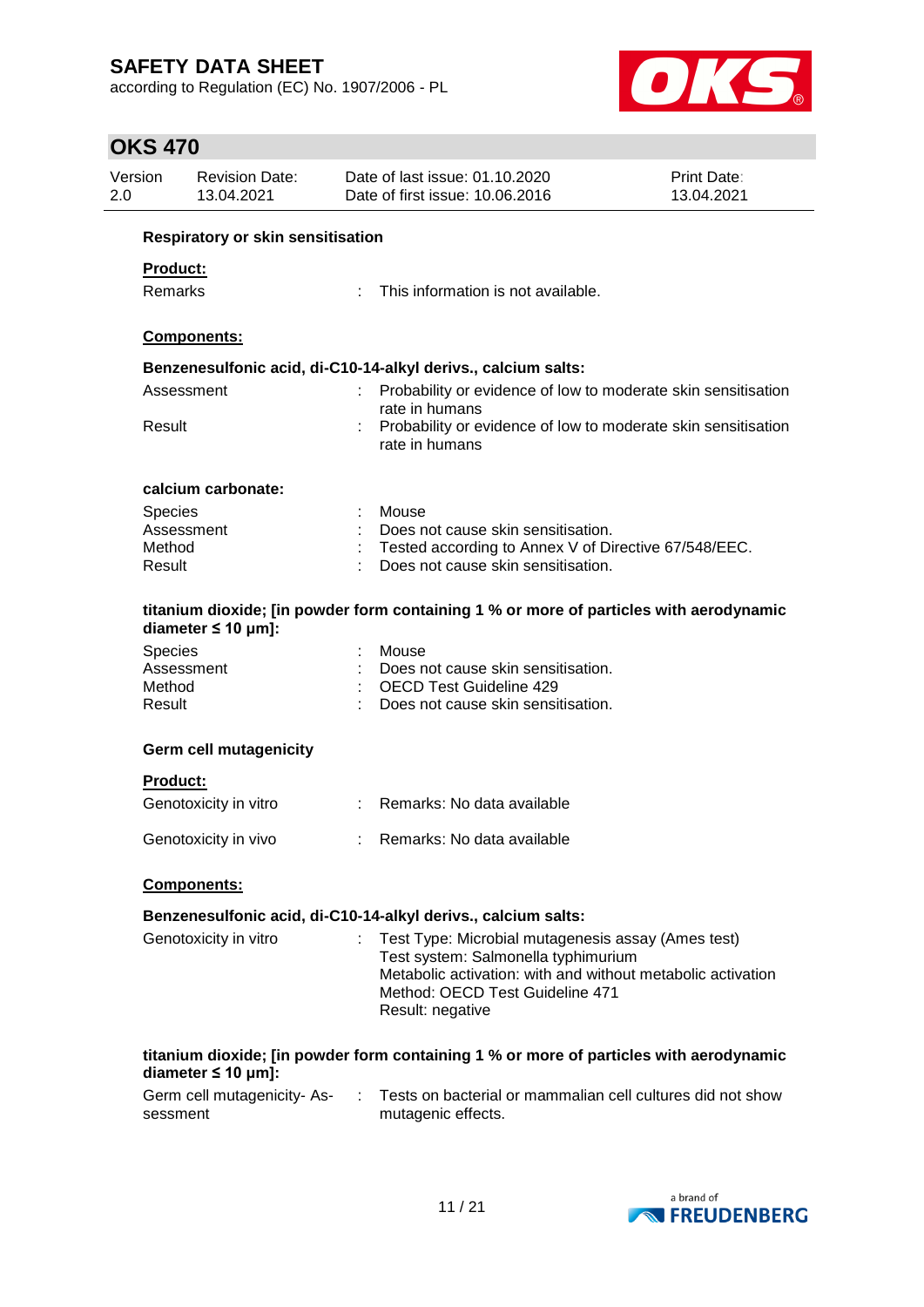according to Regulation (EC) No. 1907/2006 - PL



# **OKS 470**

| Version<br>2.0 |                 | <b>Revision Date:</b><br>13.04.2021 |                             | Date of last issue: 01.10.2020<br>Date of first issue: 10.06.2016                                   | Print Date:<br>13.04.2021 |
|----------------|-----------------|-------------------------------------|-----------------------------|-----------------------------------------------------------------------------------------------------|---------------------------|
|                |                 | Carcinogenicity                     |                             |                                                                                                     |                           |
|                | Product:        |                                     |                             |                                                                                                     |                           |
|                | <b>Remarks</b>  |                                     | ÷                           | No data available                                                                                   |                           |
|                |                 | Components:                         |                             |                                                                                                     |                           |
|                |                 |                                     |                             |                                                                                                     |                           |
|                |                 | diameter $\leq 10$ µm]:             |                             | titanium dioxide; [in powder form containing 1 % or more of particles with aerodynamic              |                           |
|                | ment            | Carcinogenicity - Assess-           | ÷.                          | No evidence of carcinogenicity in animal studies.                                                   |                           |
|                |                 | <b>Reproductive toxicity</b>        |                             |                                                                                                     |                           |
|                | <b>Product:</b> |                                     |                             |                                                                                                     |                           |
|                |                 | Effects on fertility                |                             | Remarks: No data available                                                                          |                           |
|                | ment            | Effects on foetal develop-          | t.                          | Remarks: No data available                                                                          |                           |
|                |                 | Components:                         |                             |                                                                                                     |                           |
|                |                 |                                     |                             | Benzenesulfonic acid, di-C10-14-alkyl derivs., calcium salts:                                       |                           |
|                | sessment        | Reproductive toxicity - As-         | $\mathcal{I}^{\mathcal{I}}$ | No toxicity to reproduction<br>No toxicity to reproduction                                          |                           |
|                |                 | diameter $\leq 10$ µm]:             |                             | titanium dioxide; [in powder form containing 1 % or more of particles with aerodynamic              |                           |
|                | sessment        | Reproductive toxicity - As-         |                             | No toxicity to reproduction<br>No effects on or via lactation                                       |                           |
|                |                 | <b>STOT - single exposure</b>       |                             |                                                                                                     |                           |
|                |                 | Components:                         |                             |                                                                                                     |                           |
|                |                 | diameter $\leq 10$ µm]:             |                             | titanium dioxide; [in powder form containing 1 % or more of particles with aerodynamic              |                           |
|                | Assessment      |                                     |                             | The substance or mixture is not classified as specific target<br>organ toxicant, single exposure.   |                           |
|                |                 | <b>STOT - repeated exposure</b>     |                             |                                                                                                     |                           |
|                |                 | Components:                         |                             |                                                                                                     |                           |
|                |                 | diameter $\leq 10$ µm]:             |                             | titanium dioxide; [in powder form containing 1 % or more of particles with aerodynamic              |                           |
|                | Assessment      |                                     |                             | The substance or mixture is not classified as specific target<br>organ toxicant, repeated exposure. |                           |

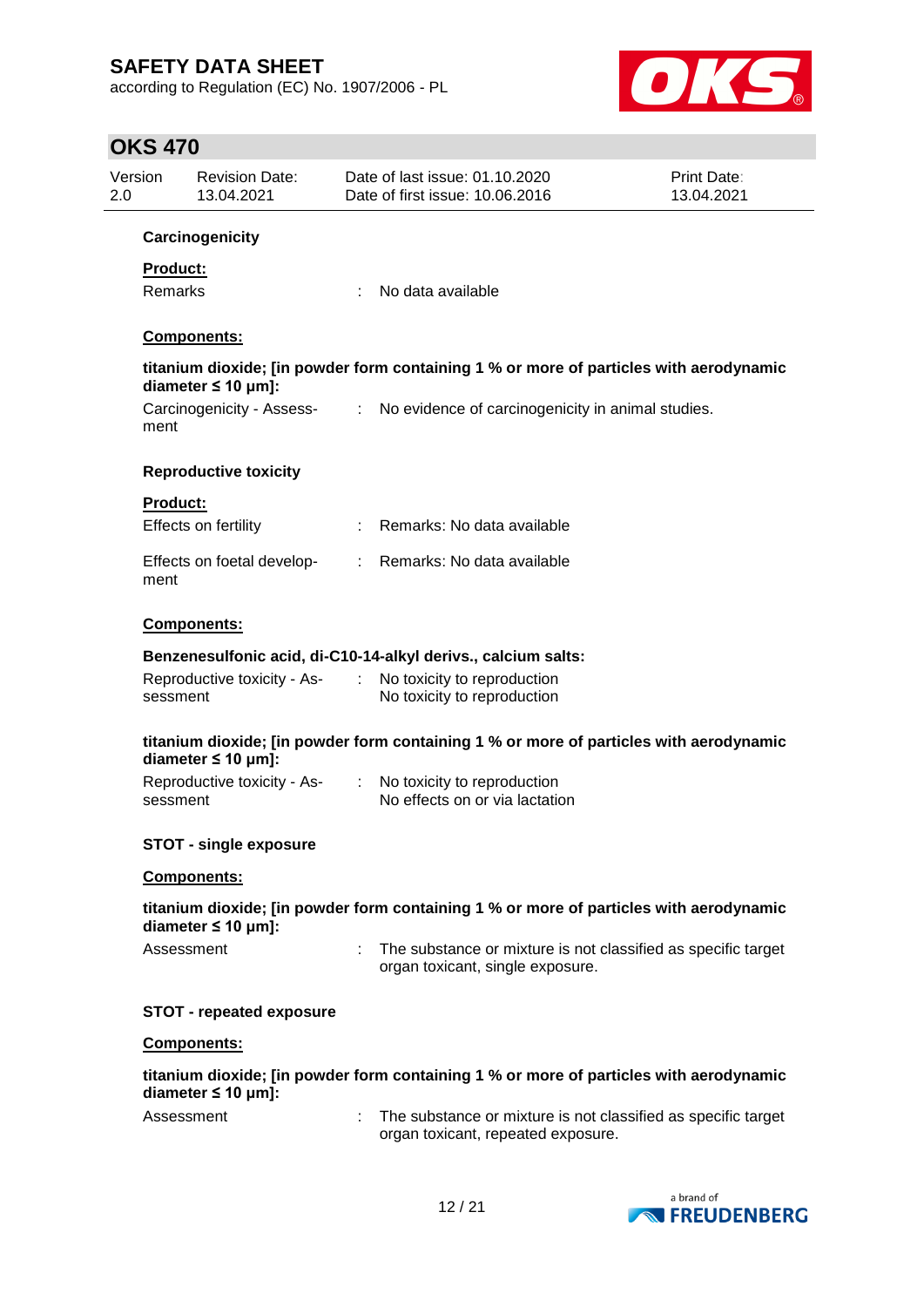according to Regulation (EC) No. 1907/2006 - PL



## **OKS 470**

| Version<br>2.0                                                                                                    |                                       | <b>Revision Date:</b><br>13.04.2021 |   | Date of last issue: 01.10.2020<br>Date of first issue: 10.06.2016                               | Print Date:<br>13.04.2021 |  |
|-------------------------------------------------------------------------------------------------------------------|---------------------------------------|-------------------------------------|---|-------------------------------------------------------------------------------------------------|---------------------------|--|
|                                                                                                                   |                                       | <b>Repeated dose toxicity</b>       |   |                                                                                                 |                           |  |
|                                                                                                                   | <b>Product:</b>                       |                                     |   |                                                                                                 |                           |  |
|                                                                                                                   | Remarks                               |                                     |   | This information is not available.                                                              |                           |  |
|                                                                                                                   |                                       | <b>Aspiration toxicity</b>          |   |                                                                                                 |                           |  |
|                                                                                                                   | <b>Product:</b>                       |                                     |   |                                                                                                 |                           |  |
|                                                                                                                   |                                       | This information is not available.  |   |                                                                                                 |                           |  |
| Components:                                                                                                       |                                       |                                     |   |                                                                                                 |                           |  |
| titanium dioxide; [in powder form containing 1 % or more of particles with aerodynamic<br>diameter $\leq 10$ µm]: |                                       |                                     |   |                                                                                                 |                           |  |
|                                                                                                                   | No aspiration toxicity classification |                                     |   |                                                                                                 |                           |  |
|                                                                                                                   |                                       | <b>Further information</b>          |   |                                                                                                 |                           |  |
|                                                                                                                   | <b>Product:</b>                       |                                     |   |                                                                                                 |                           |  |
|                                                                                                                   | Remarks                               |                                     | ÷ | Information given is based on data on the components and<br>the toxicology of similar products. |                           |  |
|                                                                                                                   |                                       | Components:                         |   |                                                                                                 |                           |  |
|                                                                                                                   |                                       | calcium carbonate:                  |   |                                                                                                 |                           |  |
|                                                                                                                   | Remarks                               |                                     |   | Information given is based on data on the components and<br>the toxicology of similar products. |                           |  |

### **SECTION 12: Ecological information**

### **12.1 Toxicity**

| <b>Product:</b>                                        |                |                            |
|--------------------------------------------------------|----------------|----------------------------|
| Toxicity to fish                                       |                | Remarks: No data available |
| Toxicity to daphnia and other<br>aquatic invertebrates | $\sim 10^{-1}$ | Remarks: No data available |
| Toxicity to algae/aquatic<br>plants                    |                | Remarks: No data available |
| Toxicity to microorganisms                             | ٠              | Remarks: No data available |

#### **Components:**

**Benzenesulfonic acid, di-C10-14-alkyl derivs., calcium salts:**

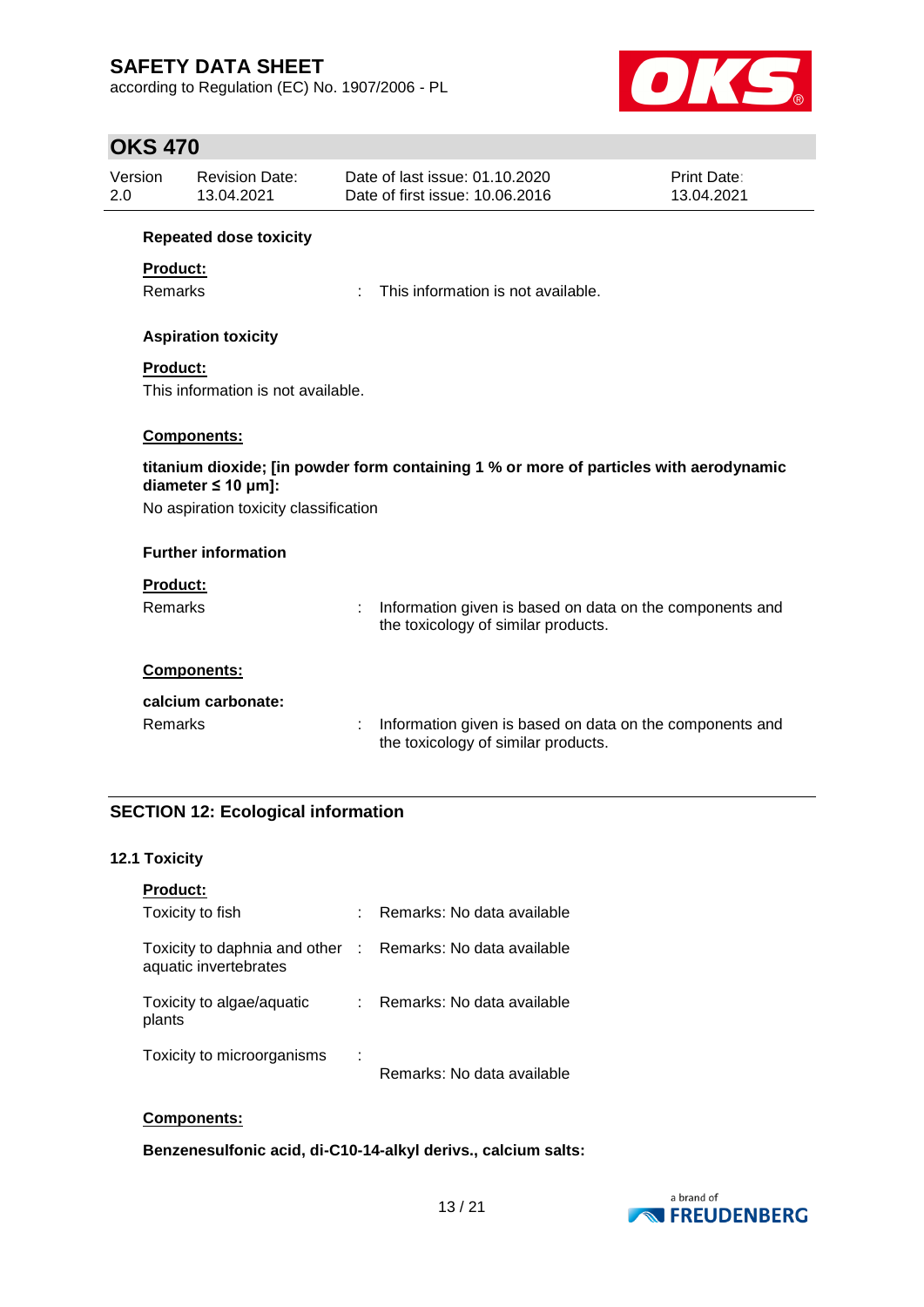according to Regulation (EC) No. 1907/2006 - PL



# **OKS 470**

| Version<br>2.0 | <b>Revision Date:</b><br>13.04.2021                      |    | Date of last issue: 01.10.2020<br>Date of first issue: 10.06.2016                                                                                           | Print Date:<br>13.04.2021 |
|----------------|----------------------------------------------------------|----|-------------------------------------------------------------------------------------------------------------------------------------------------------------|---------------------------|
|                | Toxicity to fish                                         |    | LC50 (Oncorhynchus mykiss (rainbow trout)): > 100 mg/l<br>Exposure time: 96 h<br>Method: OECD Test Guideline 203                                            |                           |
|                | aquatic invertebrates                                    |    | Toxicity to daphnia and other : (Daphnia magna (Water flea)): > 100 mg/l<br>Exposure time: 48 h<br>Method: OECD Test Guideline 202                          |                           |
| plants         | Toxicity to algae/aquatic                                | ÷  | NOELR (Desmodesmus subspicatus (green algae)): 100 mg/l<br>Exposure time: 72 h<br>Method: OECD Test Guideline 201                                           |                           |
|                |                                                          |    | EL50 (Desmodesmus subspicatus (green algae)): > 100 mg/l<br>Exposure time: 72 h<br>Method: OECD Test Guideline 201                                          |                           |
|                | Toxicity to microorganisms                               | ÷. | EC50 (activated sludge): > 10.000 mg/l<br>Exposure time: 3 h<br>Method: OECD Test Guideline 209                                                             |                           |
|                | calcium carbonate:                                       |    |                                                                                                                                                             |                           |
|                | Toxicity to fish                                         | ÷  | LC50 (Oncorhynchus mykiss (rainbow trout)): > 100 mg/l<br>Exposure time: 96 h<br>Test Type: semi-static test<br>Method: OECD Test Guideline 203<br>GLP: yes |                           |
|                | Toxicity to daphnia and other :<br>aquatic invertebrates |    | EC50 (Daphnia magna (Water flea)): > 100 mg/l<br>Exposure time: 48 h<br>Test Type: semi-static test<br>Method: OECD Test Guideline 202<br>GLP: yes          |                           |
|                | diameter $\leq 10$ µm]:                                  |    | titanium dioxide; [in powder form containing 1 % or more of particles with aerodynamic                                                                      |                           |
|                | Toxicity to fish                                         |    | LC50 (Oncorhynchus mykiss (rainbow trout)): > 100 mg/l<br>Exposure time: 96 h<br>Test Type: static test<br>Method: OECD Test Guideline 203                  |                           |
|                | Toxicity to daphnia and other :<br>aquatic invertebrates |    | LC50 (Daphnia magna (Water flea)): > 100 mg/l<br>Exposure time: 48 h<br>Test Type: static test<br>Method: OECD Test Guideline 202                           |                           |

### **12.2 Persistence and degradability**

#### **Product:**

| Biodegradability                                         | : Remarks: No data available |
|----------------------------------------------------------|------------------------------|
| Physico-chemical removabil- : Remarks: No data available |                              |

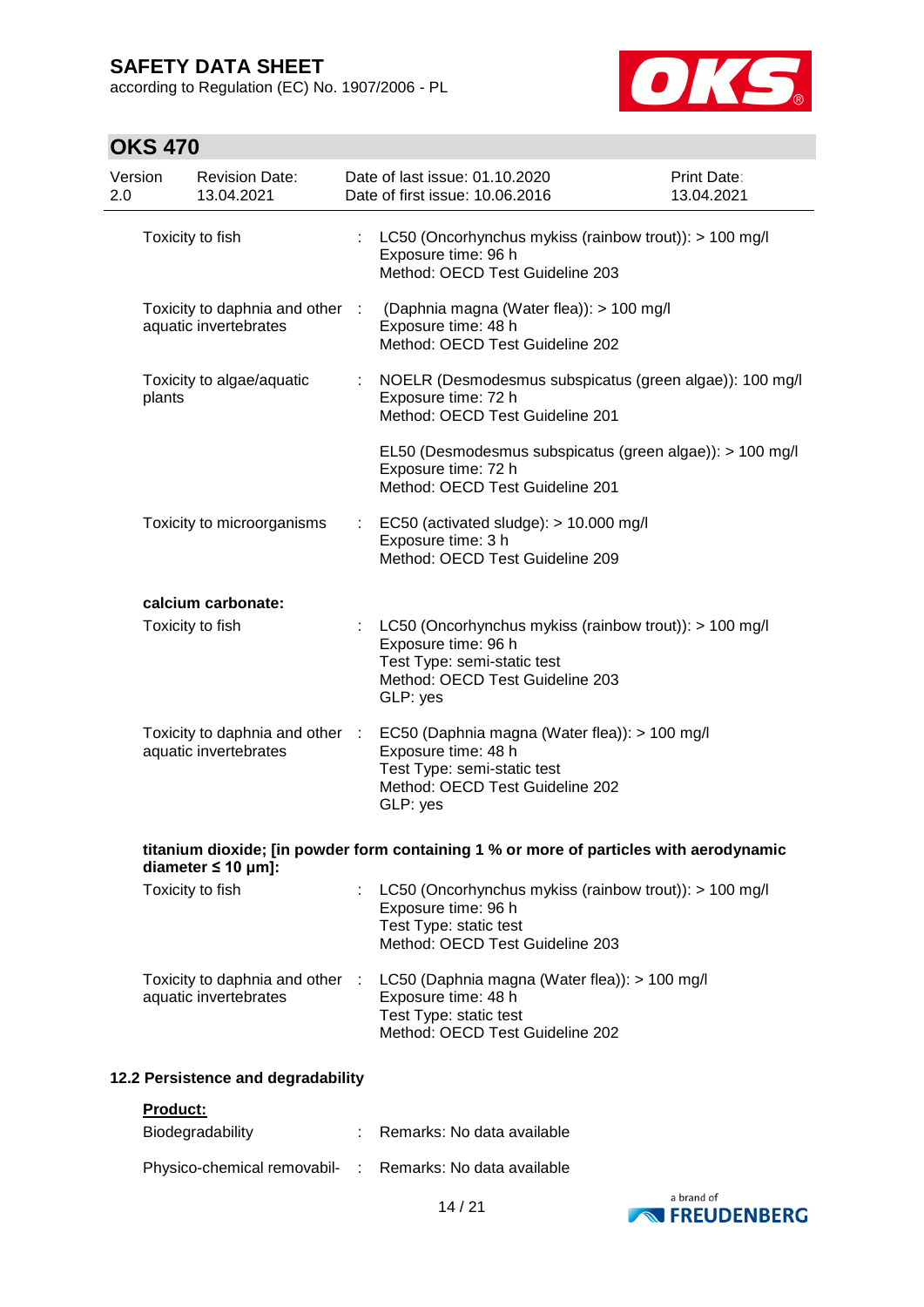according to Regulation (EC) No. 1907/2006 - PL



## **OKS 470**

| Version | <b>Revision Date:</b> | Date of last issue: 01.10.2020  | <b>Print Date:</b> |
|---------|-----------------------|---------------------------------|--------------------|
| 2.0     | 13.04.2021            | Date of first issue: 10.06.2016 | 13.04.2021         |

ity

### **Components:**

|                 | Benzenesulfonic acid, di-C10-14-alkyl derivs., calcium salts: |  |                                                                                                                                                                                                                           |  |  |  |  |
|-----------------|---------------------------------------------------------------|--|---------------------------------------------------------------------------------------------------------------------------------------------------------------------------------------------------------------------------|--|--|--|--|
|                 | Biodegradability                                              |  | : Result: Not readily biodegradable.<br>Biodegradation: 8 %<br>Exposure time: 28 d<br>Method: OECD Test Guideline 301D                                                                                                    |  |  |  |  |
|                 | calcium carbonate:                                            |  |                                                                                                                                                                                                                           |  |  |  |  |
|                 | Biodegradability                                              |  | : Remarks: The methods for determining biodegradability are<br>not applicable to inorganic substances.                                                                                                                    |  |  |  |  |
|                 | 12.3 Bioaccumulative potential                                |  |                                                                                                                                                                                                                           |  |  |  |  |
| <b>Product:</b> |                                                               |  |                                                                                                                                                                                                                           |  |  |  |  |
|                 | <b>Bioaccumulation</b>                                        |  | : Remarks: This mixture contains no substance considered to<br>be persistent, bioaccumulating and toxic (PBT).<br>This mixture contains no substance considered to be very<br>persistent and very bioaccumulating (vPvB). |  |  |  |  |
|                 | <b>Components:</b>                                            |  |                                                                                                                                                                                                                           |  |  |  |  |
|                 | Benzenesulfonic acid, di-C10-14-alkyl derivs., calcium salts: |  |                                                                                                                                                                                                                           |  |  |  |  |

| <b>Bioaccumulation</b>                     | : Bioconcentration factor (BCF): 70,8 |
|--------------------------------------------|---------------------------------------|
| Partition coefficient: n-<br>octanol/water | : $log Pow: 26,22 (20 °C)$            |

### **12.4 Mobility in soil**

| <b>Product:</b>                                    |                              |
|----------------------------------------------------|------------------------------|
| Mobility                                           | Remarks: No data available   |
| Distribution among environ-<br>mental compartments | : Remarks: No data available |

### **12.5 Results of PBT and vPvB assessment**

#### **Product:**

Assessment : This substance/mixture contains no components considered to be either persistent, bioaccumulative and toxic (PBT), or very persistent and very bioaccumulative (vPvB) at levels of 0.1% or higher..

#### **Components:**

#### **calcium carbonate:**

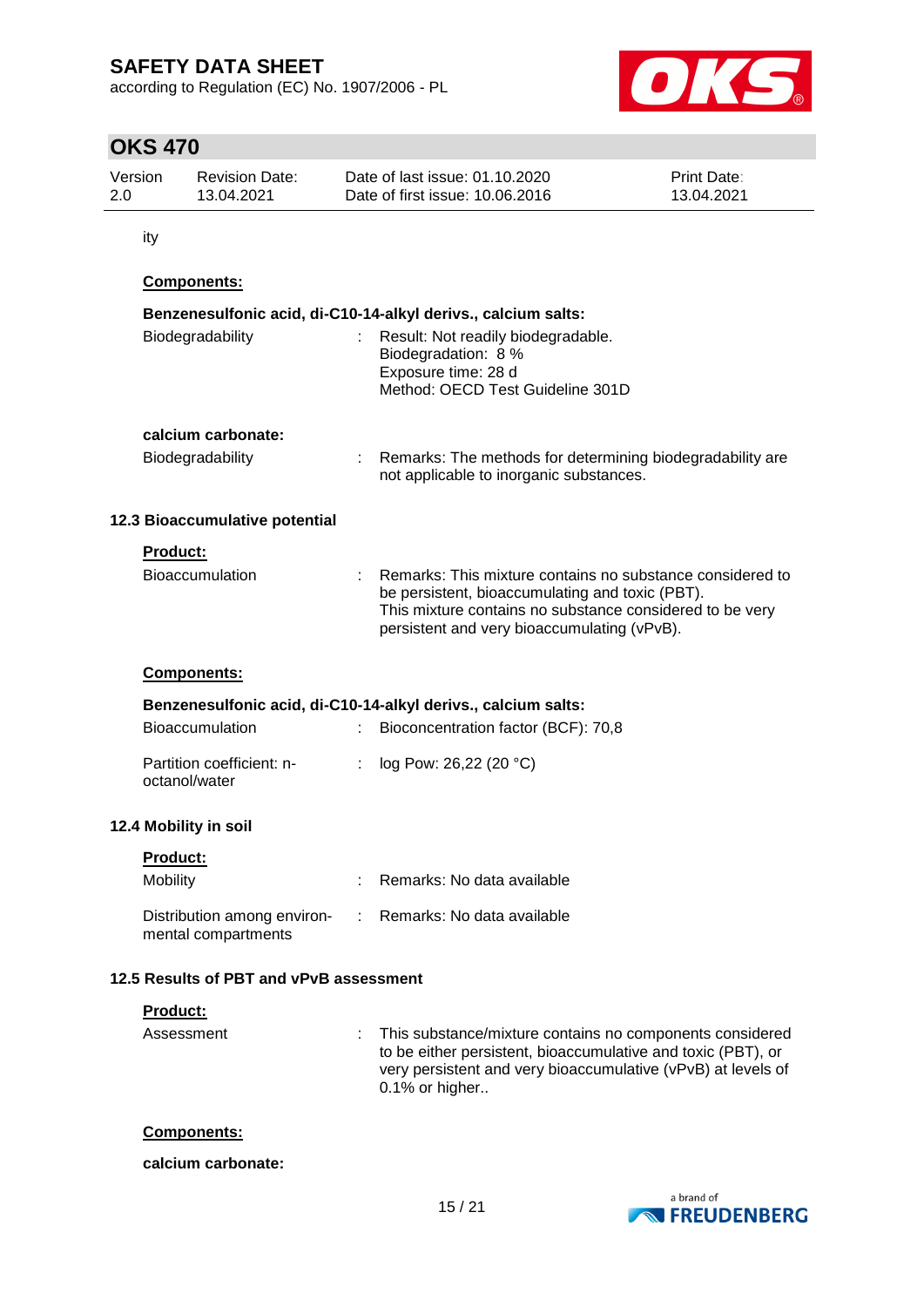according to Regulation (EC) No. 1907/2006 - PL



## **OKS 470**

| Version<br>2.0             |                 | <b>Revision Date:</b><br>13.04.2021 |                                                                     | Date of last issue: 01.10.2020<br>Date of first issue: 10.06.2016                                                                                                                                                                                                         | Print Date:<br>13.04.2021 |  |  |
|----------------------------|-----------------|-------------------------------------|---------------------------------------------------------------------|---------------------------------------------------------------------------------------------------------------------------------------------------------------------------------------------------------------------------------------------------------------------------|---------------------------|--|--|
|                            | Assessment      |                                     | : Non-classified PBT substance. Non-classified vPvB sub-<br>stance. |                                                                                                                                                                                                                                                                           |                           |  |  |
|                            |                 | diameter $\leq 10 \mu m$ ]:         |                                                                     | titanium dioxide; [in powder form containing 1 % or more of particles with aerodynamic                                                                                                                                                                                    |                           |  |  |
|                            | Assessment      |                                     |                                                                     | Non-classified vPvB substance. Non-classified PBT sub-<br>stance.                                                                                                                                                                                                         |                           |  |  |
| 12.6 Other adverse effects |                 |                                     |                                                                     |                                                                                                                                                                                                                                                                           |                           |  |  |
|                            | <b>Product:</b> |                                     |                                                                     |                                                                                                                                                                                                                                                                           |                           |  |  |
|                            | tial            | Endocrine disrupting poten-         | ÷.                                                                  | The substance/mixture does not contain components consid-<br>ered to have endocrine disrupting properties according to<br>REACH Article 57(f) or Commission Delegated regulation<br>(EU) 2017/2100 or Commission Regulation (EU) 2018/605 at<br>levels of 0.1% or higher. |                           |  |  |
|                            | mation          | Additional ecological infor-        | ÷.                                                                  | No information on ecology is available.                                                                                                                                                                                                                                   |                           |  |  |

## **SECTION 13: Disposal considerations**

|   | The product should not be allowed to enter drains, water<br>courses or the soil.                                                                                       |
|---|------------------------------------------------------------------------------------------------------------------------------------------------------------------------|
|   | Waste codes should be assigned by the user based on the<br>application for which the product was used.                                                                 |
| ÷ | Packaging that is not properly emptied must be disposed of as<br>the unused product.<br>Dispose of waste product or used containers according to<br>local regulations. |
|   | The following Waste Codes are only suggestions:                                                                                                                        |
|   | used product, unused product<br>12 01 12*, spent waxes and fats                                                                                                        |
|   | uncleaned packagings<br>15 01 10, packaging containing residues of or contaminated<br>by hazardous substances                                                          |
|   |                                                                                                                                                                        |

### **SECTION 14: Transport information**

**14.1 UN number**

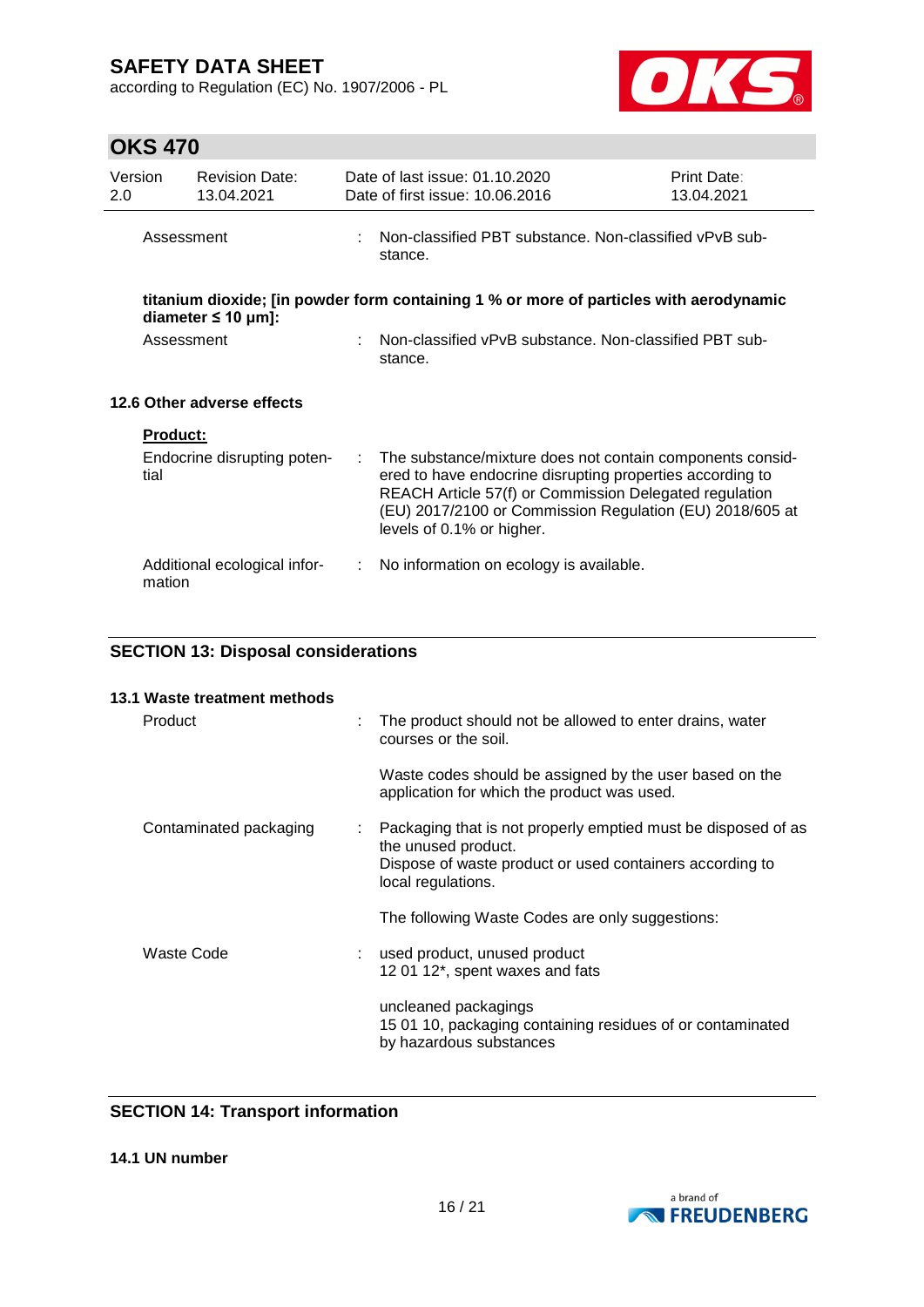according to Regulation (EC) No. 1907/2006 - PL



# **OKS 470**

| Version<br>2.0 | <b>Revision Date:</b><br>13.04.2021                 | Date of last issue: 01.10.2020<br>Date of first issue: 10.06.2016 | <b>Print Date:</b><br>13.04.2021 |
|----------------|-----------------------------------------------------|-------------------------------------------------------------------|----------------------------------|
|                |                                                     |                                                                   |                                  |
| <b>ADN</b>     |                                                     | Not regulated as a dangerous good                                 |                                  |
| <b>ADR</b>     |                                                     | Not regulated as a dangerous good                                 |                                  |
| <b>RID</b>     |                                                     | Not regulated as a dangerous good                                 |                                  |
|                | <b>IMDG</b>                                         | Not regulated as a dangerous good                                 |                                  |
| <b>IATA</b>    |                                                     | Not regulated as a dangerous good                                 |                                  |
|                | 14.2 UN proper shipping name                        |                                                                   |                                  |
| <b>ADN</b>     |                                                     | Not regulated as a dangerous good                                 |                                  |
| <b>ADR</b>     |                                                     | Not regulated as a dangerous good                                 |                                  |
| <b>RID</b>     |                                                     | Not regulated as a dangerous good                                 |                                  |
|                | <b>IMDG</b>                                         | Not regulated as a dangerous good                                 |                                  |
| <b>IATA</b>    |                                                     | Not regulated as a dangerous good                                 |                                  |
|                | 14.3 Transport hazard class(es)                     |                                                                   |                                  |
| <b>ADN</b>     |                                                     | Not regulated as a dangerous good                                 |                                  |
| <b>ADR</b>     |                                                     | Not regulated as a dangerous good                                 |                                  |
| <b>RID</b>     |                                                     | Not regulated as a dangerous good                                 |                                  |
|                | <b>IMDG</b>                                         | Not regulated as a dangerous good                                 |                                  |
| <b>IATA</b>    |                                                     | Not regulated as a dangerous good                                 |                                  |
|                | 14.4 Packing group                                  |                                                                   |                                  |
| <b>ADN</b>     |                                                     | Not regulated as a dangerous good                                 |                                  |
| <b>ADR</b>     |                                                     | Not regulated as a dangerous good                                 |                                  |
| <b>RID</b>     |                                                     | Not regulated as a dangerous good                                 |                                  |
|                | <b>IMDG</b>                                         | Not regulated as a dangerous good                                 |                                  |
|                | <b>IATA (Cargo)</b>                                 | Not regulated as a dangerous good                                 |                                  |
|                | <b>IATA (Passenger)</b>                             | Not regulated as a dangerous good                                 |                                  |
|                | <b>14.5 Environmental hazards</b>                   |                                                                   |                                  |
| <b>ADN</b>     |                                                     | Not regulated as a dangerous good                                 |                                  |
| <b>ADR</b>     |                                                     | Not regulated as a dangerous good                                 |                                  |
| <b>RID</b>     |                                                     | Not regulated as a dangerous good                                 |                                  |
|                | <b>IMDG</b>                                         | Not regulated as a dangerous good                                 |                                  |
|                | <b>IATA (Passenger)</b>                             | Not regulated as a dangerous good                                 |                                  |
|                | <b>IATA (Cargo)</b>                                 | Not regulated as a dangerous good                                 |                                  |
|                | 14.6 Special precautions for user<br>Not applicable |                                                                   |                                  |

**14.7 Transport in bulk according to Annex II of Marpol and the IBC Code**

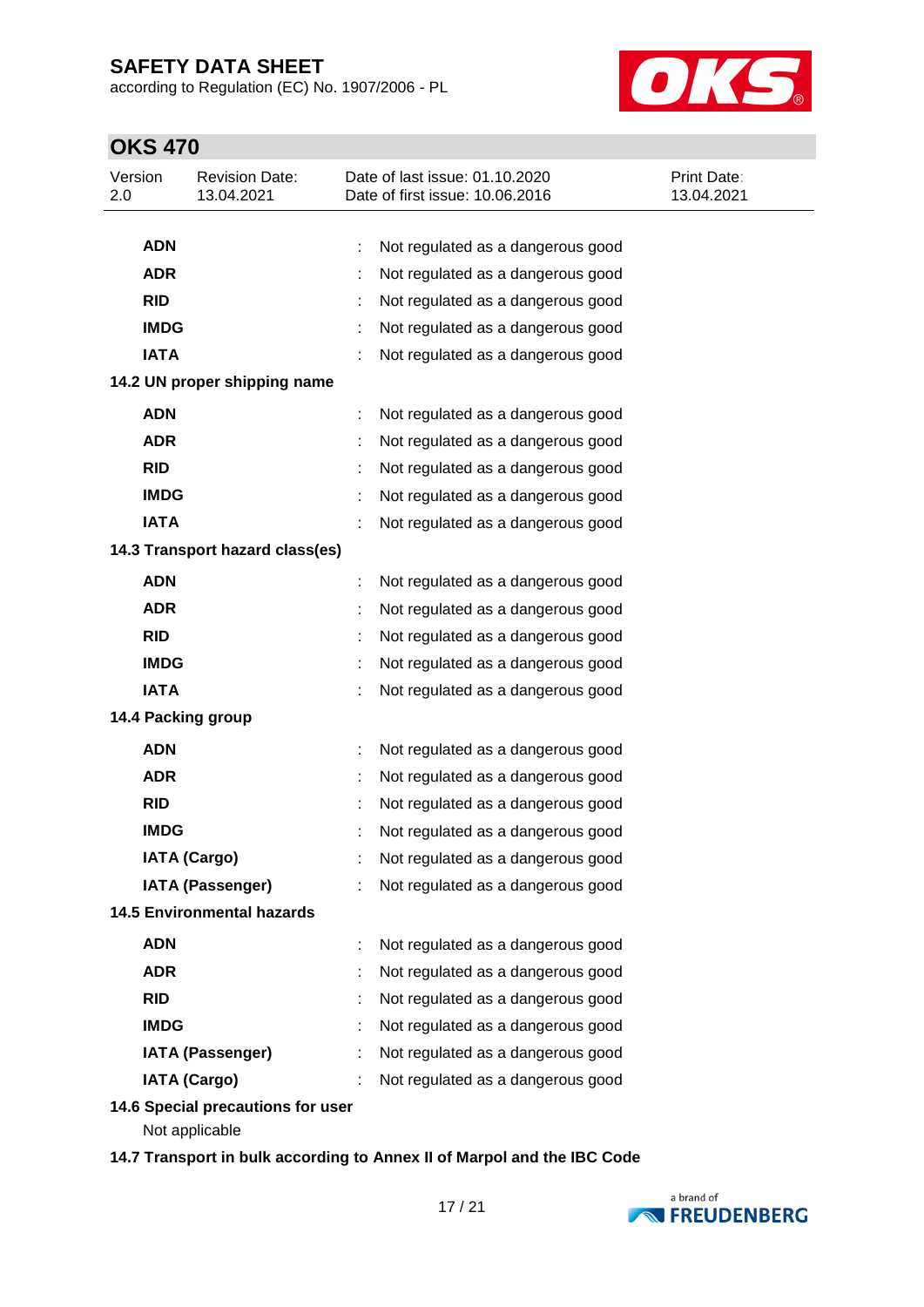according to Regulation (EC) No. 1907/2006 - PL



## **OKS 470**

| Version | <b>Revision Date:</b> | Date of last issue: 01.10.2020  | <b>Print Date:</b> |
|---------|-----------------------|---------------------------------|--------------------|
| 2.0     | 13.04.2021            | Date of first issue: 10.06.2016 | 13.04.2021         |
|         |                       |                                 |                    |

Remarks : Not applicable for product as supplied.

### **SECTION 15: Regulatory information**

#### **15.1 Safety, health and environmental regulations/legislation specific for the substance or mixture**

|                                                                                                                                                                        | This product does not contain sub-<br>stances of very high concern (Regu-<br>lation (EC) No 1907/2006 (REACH), |
|------------------------------------------------------------------------------------------------------------------------------------------------------------------------|----------------------------------------------------------------------------------------------------------------|
| REACH - List of substances subject to authorisation<br>Not applicable<br>(Annex XIV)                                                                                   |                                                                                                                |
| Regulation (EC) No 1005/2009 on substances that de-<br>Not applicable<br>plete the ozone layer                                                                         |                                                                                                                |
| Regulation (EU) 2019/1021 on persistent organic pollu-<br>Not applicable<br>÷.<br>tants (recast)                                                                       |                                                                                                                |
| Regulation (EC) No 649/2012 of the European Parlia-<br>Not applicable<br>÷.<br>ment and the Council concerning the export and import<br>of dangerous chemicals         |                                                                                                                |
| REACH - Restrictions on the manufacture, placing on<br>Not applicable<br>the market and use of certain dangerous substances,<br>preparations and articles (Annex XVII) |                                                                                                                |

Seveso III: Directive 2012/18/EU of the European Parliament and of the Council on the control of major-accident hazards involving dangerous substances. Not applicable

Volatile organic compounds : Directive 2010/75/EU of 24 November 2010 on industrial emissions (integrated pollution prevention and control) Not applicable

#### **Other regulations:**

Act of 25 February 2011 on chemical substances and their mixtures (i.e. Journal of Laws of 2019, No. 0, item 1225)

Regulation (EC) No 1272/2008 of the European Parliament and of the Council of 16 December 2008 on classification, labelling and packaging of substances and mixtures, amending and repealing Directives 67/548/EEC and 1999/45/EC, and amending Regulation (EC) No 1907/2006 (Official Journal of the European Union L 353 from 31.12.2008) with further adaptation to technical progress (ATP).

Regulation (EC) No 1907/2006 of the European Parliament and of the Council of 18 December 2006 concerning the Registration, Evaluation, Authorisation and Restriction of Chemicals (REACH), establishing a European Chemicals Agency, amending Directive 1999/45/EC and repealing Council Regulation (EEC) No 793/93 and Commission Regulation (EC) No 1488/94 as well as Council Directive 76/769/EEC and Commission Directives 91/155/EEC, 93/67/EEC,

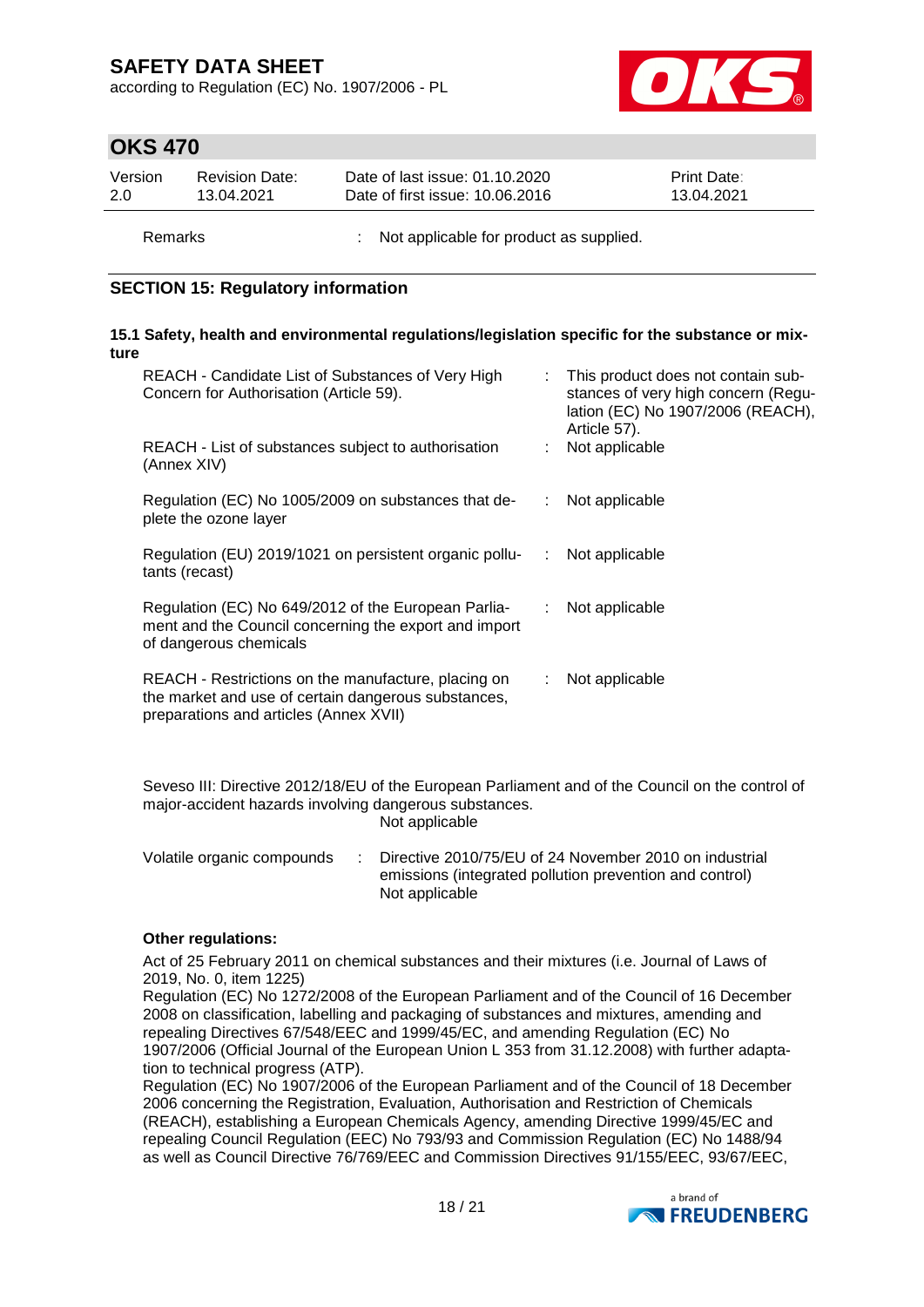according to Regulation (EC) No. 1907/2006 - PL



## **OKS 470**

| Version | <b>Revision Date:</b> | Date of last issue: 01.10.2020  | <b>Print Date:</b> |
|---------|-----------------------|---------------------------------|--------------------|
| 2.0     | 13.04.2021            | Date of first issue: 10.06.2016 | 13.04.2021         |

93/105/EC and 2000/21/EC (Official Journal of the European Union L 396 from 30.12.2006, as amended).

Commission Regulation (EU) 2015/830 of 28 May 2015 amending Regulation (EC) No 1907/2006 of the European Parliament and of the Council on the Registration, Evaluation, Authorisation and Restriction of Chemicals (REACH)

Ordinance of the Minister of Health of 10 August 2012 concerning the criteria and procedure of classification of chemical substances and their mixtures (consolidated text Dz. U. of 2015., pos. 208).

Ordinance of the Minister of Economy, Labour and Social Policy of 21st December 2005 concerning the basic requirements for personal protective equipment (Dz. U. Nr. 259, item 2173). Ordinance of the Minister of Labour and Social Policy of 12 June 2018 concerning the highest allowable concentrations and levels of the agents harmful for health in the workplace (Dz.U 2018 pos 1286, with later amendments).

Ordinance of the Minister of Health of 2nd February 2011 concerning tests and measurement of agents harmful for health in the workplace (Dz. U. Nr. 33, item 166 wraz z późn. zm.). Ordinance of the Minister of Health of 30th December 2004 on the health and safety of workers related to chemical agents at work (Dz. U. from 2005, Nr. 11, item 86, as amended).

Act of 14 December 2012. on Waste (Journal of Laws of 2013. pos. 21, as amended). Act of 13 June 2013. On packaging and packaging waste Journal. U. of 2013. Item. 888, as amended).

Ordinance of the Minister of Climate of 2nd January 2020 on Waste Catalog (Dz. U. 2020 item 10).

Ordinance of the Minister of Environment on the requirements for carrying out the process of thermal treatment of waste and how to deal with waste produced in the process. (Dz. U. of 2016., Pos. 108)

Act of 19 August 2011 on transport of dangerous goods (Dz. U. Nr. 227, item 1367, as amended).

Government Statement of 18 February 2019 on enforcing of changes Annexes A and B of European Agreement concerning international transport of dangerous goods by road (ADR) (Dz. U. 2019, item 769).

Ordinance of the Minister of Health of 20th April 2012 concerning labeling of containers of dangerous substances and dangerous mixtures and some mixtures ((consolidated text) Dz. U. z 2015 nr. 0 poz. 450).

Ordinance of the Minister of Health of 11th June 2012 concerning categories of dangerous substances and dangerous mixtures for which containers must be fitted with child-resistant fastenings and a tactile warning of danger (Dz. U. from 2012, item 688 as amended).

#### **15.2 Chemical safety assessment**

This information is not available.

### **SECTION 16: Other information**

| <b>Full text of H-Statements</b>        |                                            |
|-----------------------------------------|--------------------------------------------|
| H317                                    | May cause an allergic skin reaction.<br>t. |
| <b>Full text of other abbreviations</b> |                                            |
|                                         |                                            |
|                                         |                                            |
|                                         |                                            |
| .                                       | .                                          |

Note 10 : The classification as a carcinogen by inhalation applies only to mixtures in powder form containing 1 % or more of titanium

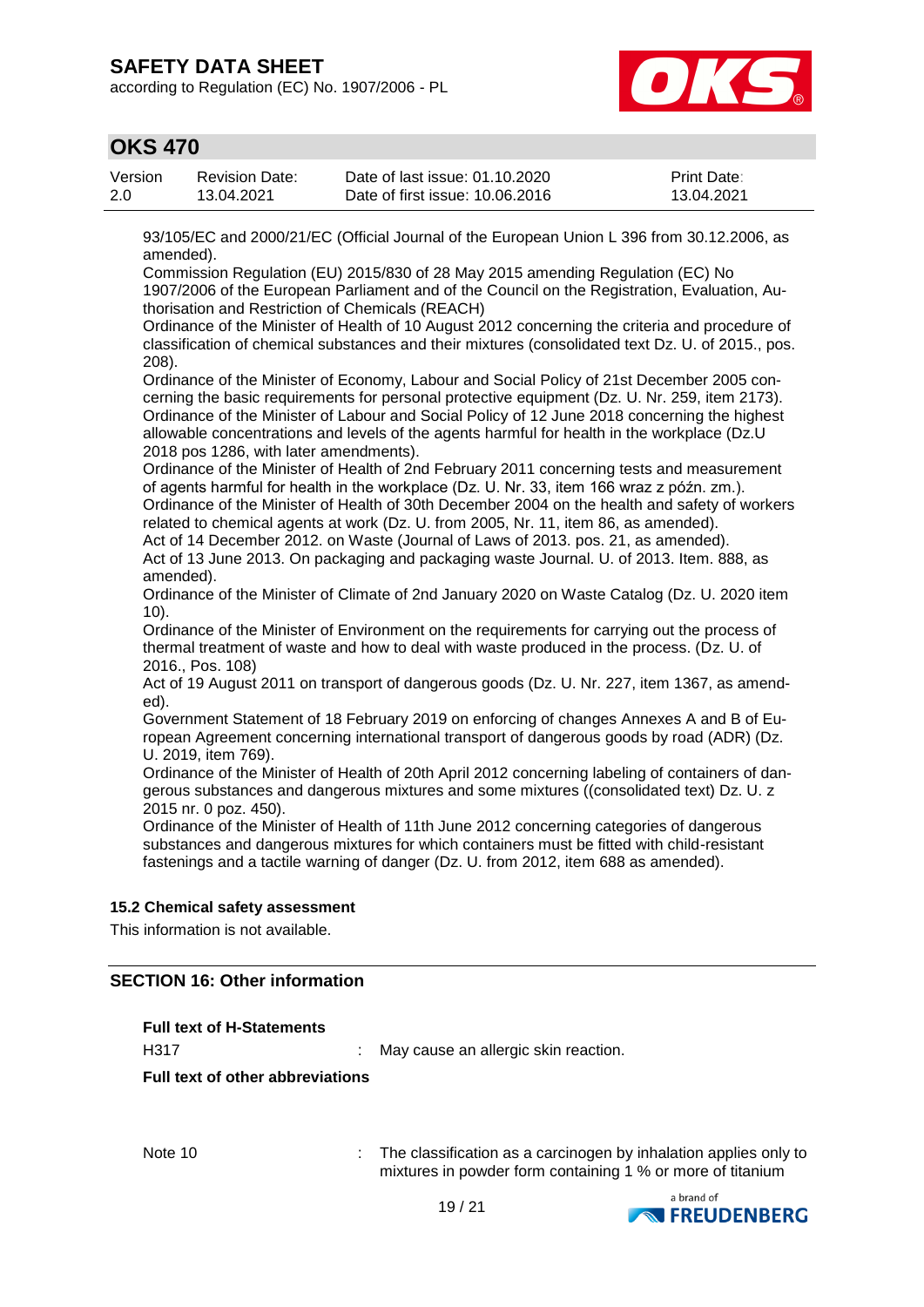according to Regulation (EC) No. 1907/2006 - PL



## **OKS 470**

| Version | <b>Revision Date:</b> | Date of last issue: 01.10.2020                                                                                                                                                 | <b>Print Date:</b> |
|---------|-----------------------|--------------------------------------------------------------------------------------------------------------------------------------------------------------------------------|--------------------|
| 2.0     | 13.04.2021            | Date of first issue: 10.06.2016                                                                                                                                                | 13.04.2021         |
| PL OEL  |                       | dioxide which is in the form of or incorporated in particles with<br>aerodynamic diameter <= 10 µm.<br>Poland. Occupational exposure limits for airborne toxic sub-<br>stances |                    |

PL OEL / NDS : Maximal Admissible Concentration

ADN - European Agreement concerning the International Carriage of Dangerous Goods by Inland Waterways; ADR - European Agreement concerning the International Carriage of Dangerous Goods by Road; AIIC - Australian Inventory of Industrial Chemicals; ASTM - American Society for the Testing of Materials; bw - Body weight; CLP - Classification Labelling Packaging Regulation; Regulation (EC) No 1272/2008; CMR - Carcinogen, Mutagen or Reproductive Toxicant; DIN - Standard of the German Institute for Standardisation; DSL - Domestic Substances List (Canada); ECHA - European Chemicals Agency; EC-Number - European Community number; ECx - Concentration associated with x% response; ELx - Loading rate associated with x% response; EmS - Emergency Schedule; ENCS - Existing and New Chemical Substances (Japan); ErCx - Concentration associated with x% growth rate response; GHS - Globally Harmonized System; GLP - Good Laboratory Practice; IARC - International Agency for Research on Cancer; IATA - International Air Transport Association; IBC - International Code for the Construction and Equipment of Ships carrying Dangerous Chemicals in Bulk; IC50 - Half maximal inhibitory concentration; ICAO - International Civil Aviation Organization; IECSC - Inventory of Existing Chemical Substances in China; IMDG - International Maritime Dangerous Goods; IMO - International Maritime Organization; ISHL - Industrial Safety and Health Law (Japan); ISO - International Organisation for Standardization; KECI - Korea Existing Chemicals Inventory; LC50 - Lethal Concentration to 50 % of a test population; LD50 - Lethal Dose to 50% of a test population (Median Lethal Dose); MARPOL - International Convention for the Prevention of Pollution from Ships; n.o.s. - Not Otherwise Specified; NO(A)EC - No Observed (Adverse) Effect Concentration; NO(A)EL - No Observed (Adverse) Effect Level; NOELR - No Observable Effect Loading Rate; NZIoC - New Zealand Inventory of Chemicals; OECD - Organization for Economic Co-operation and Development; OPPTS - Office of Chemical Safety and Pollution Prevention; PBT - Persistent, Bioaccumulative and Toxic substance; PICCS - Philippines Inventory of Chemicals and Chemical Substances; (Q)SAR - (Quantitative) Structure Activity Relationship; REACH - Regulation (EC) No 1907/2006 of the European Parliament and of the Council concerning the Registration, Evaluation, Authorisation and Restriction of Chemicals; RID - Regulations concerning the International Carriage of Dangerous Goods by Rail; SADT - Self-Accelerating Decomposition Temperature; SDS - Safety Data Sheet; SVHC - Substance of Very High Concern; TCSI - Taiwan Chemical Substance Inventory; TRGS - Technical Rule for Hazardous Substances; TSCA - Toxic Substances Control Act (United States); UN - United Nations; vPvB - Very Persistent and Very Bioaccumulative

#### **Further information**

This safety data sheet applies only to products as originally packed and labelled. The information contained therein may not be reproduced or modified without our express written permission. Any forwarding of this document is only permitted to the extent required by law. Any further, in particular public, dissemination of the safety data sheet (e.g. as a document for download from the Internet) is not permitted without our express written consent. We provide our customers with amended safety data sheets as prescribed by law. The customer is responsible for passing on safety data sheets and any amendments contained therein to its own customers, employees and other users of the product. We provide no guarantee that safety data sheets received by users from third parties are up-to-date. All information and instructions in this safety data sheet have been compiled to the best of our knowledge and are based on the information available to us on the day of publication. The information provided is intended to describe the product in relation to the required safety measures; it is neither an assurance of characteristics nor a guarantee of the